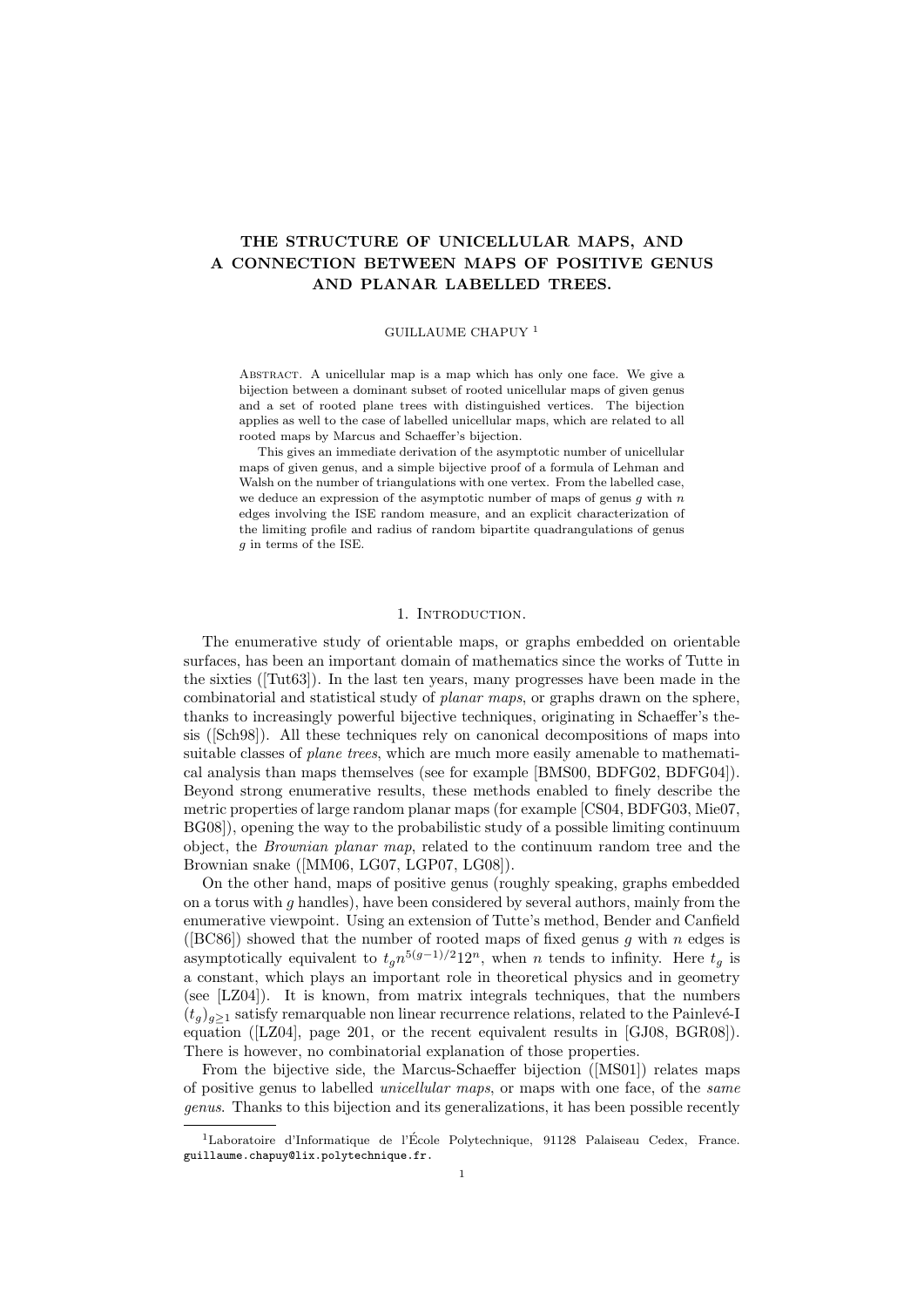### 2 GUILLAUME CHAPUY

to re-derive the counting exponent  $n^{5(g-1)/2}$  for several families of rooted maps ([CMS07, Cha08]), and to exhibit certain metric properties of large random maps of given genus ([Mie07]). However, these approaches are not sufficient to completely describe the combinatorics of maps of genus q: a lot of the structure is still hidden in the unicellular maps, which contain, in a sense, all the information specific to the genus. For example, these methods give the constant  $t_q$  as a sum, over a finite number of cases, of a complicated combinatorial quantity, and it seems difficult to analyse or to compute the  $t_g$ 's in this way.

The purpose of this paper is to "break the genus": we give a bijective construction that relates unicellular maps of fixed genus to suitably decorated plane trees (precisely, our construction concerns only a dominating proportion of unicellular maps of given genus, so that we obtain mainly asymptotic results). The first consequence of our construction is the bijective derivation of the asymptotic number of unicellular maps of fixed genus. The result itself is well known (the numbers are even exactly known, see [HZ86, Jac87, GS98]), but our derivation is elementary and gives a more constructive viewpoint. Moreover, it adapts to the case of labelled unicellular maps, and implies, thanks to the Marcus-Schaeffer bijection, new relations between maps of positive genus and plane labelled trees. For example, we relate the constant  $t_g$  to the g-th moment of the random variable  $\int_{-\infty}^{\infty} f_{\text{ISE}}(x)^3 dx$ , where  $f_{\text{ISE}}$  is the density of the random probability measure ISE (Integrated Superbrownian Excursion, which describes the limiting repartition of labels in a large random labelled tree, see [Ald93, BMJ06]). We obtain:

$$
t_g = \frac{2}{2^{5g/2}g!\sqrt{\pi}} \mathbb{E}\left[\left(\int_{-\infty}^{\infty} f_{\text{ISE}}(x)^3 dx\right)^g\right].
$$

Observe that, contrarily to [CMS07, Mie07], this formula does not involve any summation nor case disjonction. Moreover, it makes a connection with the theory of superprocesses, hopefully opening the way to a better understanding of the sequence  $(t_g)_{g>1}$  and its recurrence properties. Finally, as a last consequence of our bijection, we prove the convergence of the normalized profile and radius of pointed quadrangulations of fixed genus, and we characterize their limit in terms of the ISE.

Organization of the paper: in Section 2, we give formal definitions related to maps; in Section 3, we give a description of unicellular maps in terms of *schemes*. and we identify the dominating cases (this is already contained in [CMS07]); Section 4 contains the key combinatorial lemma, which leads to the description of the bijection in Section 5; finally, Section 6 studies the case of labelled unicellular maps and gives our new expression of  $t_q$ , while Section 7 is devoted to the convergence of the profile and radius of pointed quadrangulations.

### 2. Maps.

## 2.1. Definitions. We begin with a combinatorial definition of a map.

**Definition 1.** Let n be a positive integer. A map of size n is a triple  $\mathfrak{m} = (\alpha, \beta, \gamma)$ of permutations of  $\llbracket 1, 2n \rrbracket$ , such that:

- $\beta \alpha = \gamma$
- $\alpha$  is an involution without fixed points (i.e. all its cycles have length 2)

The orbits of  $\llbracket 1, 2n \rrbracket$  under the action of the subgroup of  $\mathfrak{S}_{2n}$  generated by  $\alpha$ ,  $\beta$ and  $\gamma$  are called the *connected components* of m. If this action is transitive, we say that m is connected.

We use the cycle notation for permutations. For example, the permutation  $(1,4,3)(2, 5,6)$  of  $\llbracket 1,6\rrbracket$  sends 1 to 4, 6 to 2, etc... The number of cycles of a permutation  $\sigma$  is denoted  $|\sigma|$ . A map  $\mathfrak{m} = (\alpha, \beta, \gamma)$  being given, the cycles of  $\alpha$ ,  $\beta$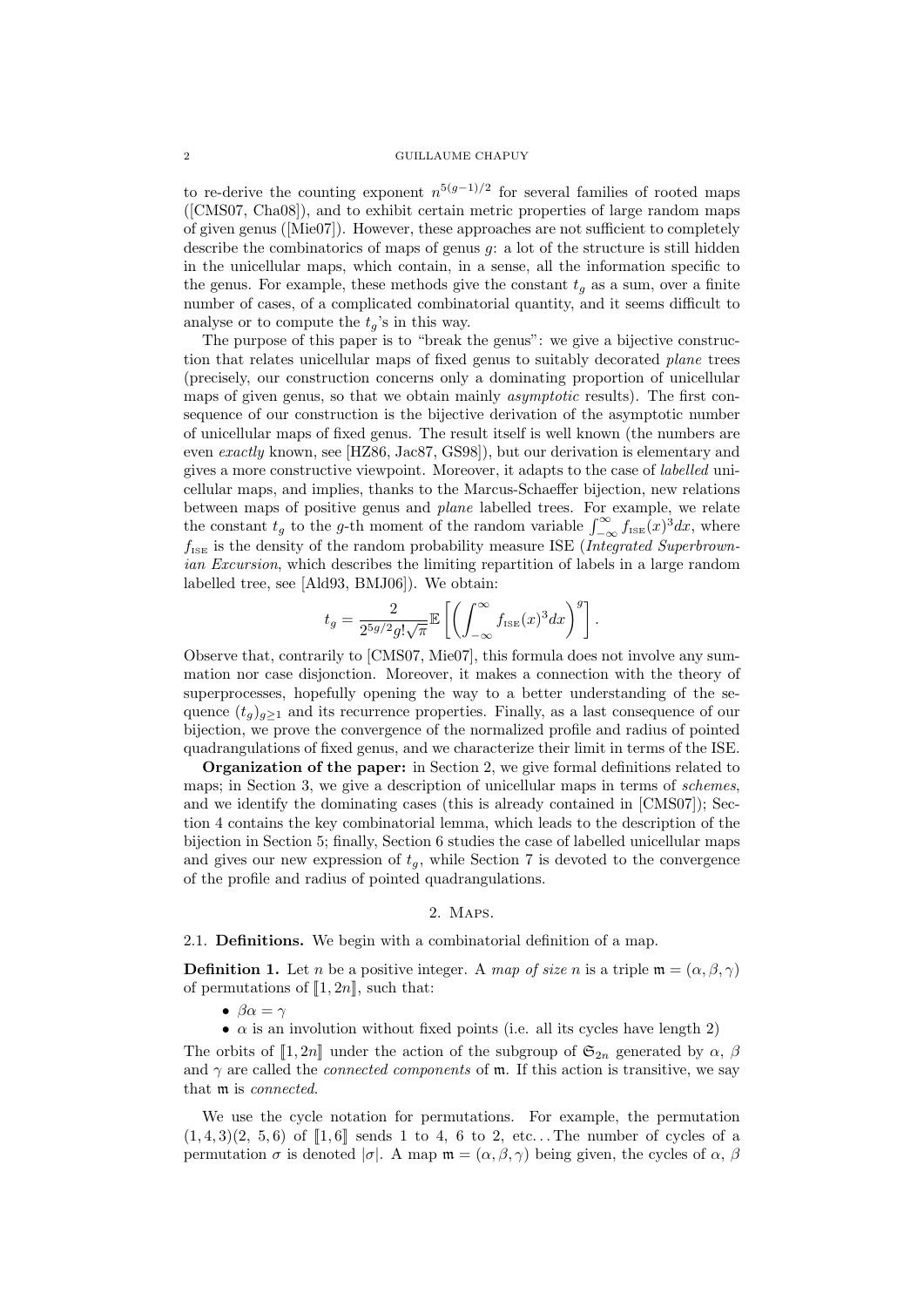and  $\gamma$  are called its *edges, vertices* and *faces,* respectively. The size of m (i.e. its number *n* of edges) is denoted  $|m|$ .



FIGURE 1. Three different pictures of the same rooted unicellular map.

The definition of a map has a graphical interpretation in terms of labelled fat graphs (see Figure 1). Roughly speaking, a fat graph is a graph (with loops and multiple edges allowed), with a prescribed cyclic order of the edges around each vertex. Given a map  $\mathfrak{m} = (\alpha, \beta, \gamma)$ , consider the graph G with vertex set the set of cycles of β, edge set the set of cycles of  $\alpha$ , and the natural incidence relation  $v \sim e$ if v and e share an element. Now, draw the graph  $G$  as follows<sup>1</sup>:

- draw edges as ribbons, i.e. such that each edge is split lengthwise into two half-edges. These half-edges are labelled by elements of  $\llbracket 1, 2n \rrbracket$
- by convention, if a half-edge i belongs to a vertex  $v$ , then when leaving the vertex v by the edge  $(i, \alpha(i))$ , one sees  $\alpha(i)$  on the right of i.
- around each vertex  $v$  the half-edges belonging to  $v$  read in clockwise order are given by the cycle representation of  $v$ .

Observe that the permutation  $\gamma = \beta \alpha$  interprets as follows: start at an half-edge, visit its associated (opposite) half-edge, and then turn once clockwise around the vertex. By repeating this operation, one walks along the half-edges of the graph without crossing them, so that the cycles of  $\gamma$  correspond to the *borders* of the fat graph. Observe also that a map is connected if and only if its associated graph is.

The third definition of a map is topological. A map can be defined as a proper embedding of a graph (with loops and multiple edges allowed) in a compact orientable surface, such that its complementary is a disjoint union of simply connected domains (called the faces), and considered up to oriented homeomorphism. If furthermore the half-edges are labelled, these objects are in bijection with fat graphs (intuitively, one passes from a fat graph to a map by gluing a topological polygon along each border, hence creating a face; a general account on the equivalence between the three definitions of a map can be found in [MT01]). In particular, there is only one orientable surface into which m can be properly embedded. If m is connected, the genus q of this surface is called the *genus* of  $m$ , and recall that we have from Euler characteristic formula:

$$
|\beta| + |\gamma| = |\alpha| + 2 - 2g
$$

A unicellular map is a map which has only one face. Observe that a unicellular map is necessarily connected. A plane tree is a unicellular map of genus 0 (this matches the classical definition, but be careful that this excludes the tree reduced to a single vertex). Observe that if a unicellular map has genus  $g, v$  vertices and  $n$ edges, one has:  $n = 2g - 1 + v$  so that the graphs of unicellular maps of positive genus always contain cycles, and are never trees, in the graph sense.

<sup>&</sup>lt;sup>1</sup>We warn the reader that in another (an maybe more used) graphical interpretation of maps, edges are cut in their middle and not lengthwise: be careful to any confusion.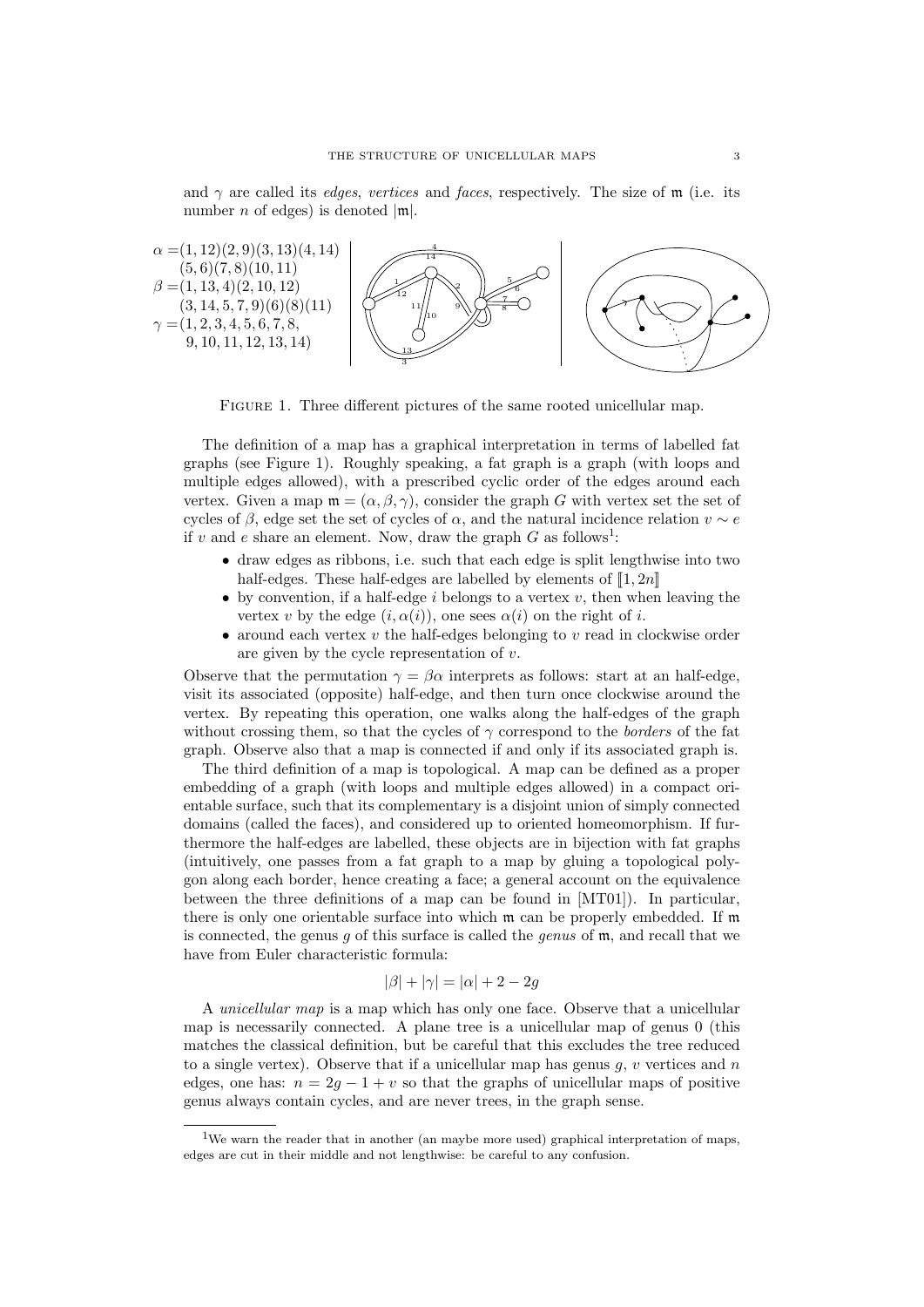### 4 GUILLAUME CHAPUY

The root of a map is the half-edge numbered 1. The root vertex (resp. root  $edge)$  is the vertex (resp.  $edge)$  containing the root half-edge. In the topological representation of a map, we represent the root as an arrow drawn on the root edge that leaves the root vertex. A rooted map is an equivalence class of maps up to relabeling of  $[2, 2n]$  (i.e. an orbit under the action of Stab(1) by conjugation). In the case of unicellular maps, it will often be convenient to fix a representative: the canonical representative of a rooted unicellular map is its only representative that satisfies  $\gamma = (1, 2, \ldots, 2n)$ .

Finally, we let  $\mathcal{U}_{q,n}$  be the set of all rooted unicellular maps of genus g with n edges, and  $\mathcal{U}_g = \cup_n \mathcal{U}_{g,n}$ . That last notational convention will be used all through the paper: if  $C_g$  is a class of maps of genus g (where C may be replaced by any letter),  $C_{g,n}$  denotes the set of elements of  $C_g$  with n edges.

# 2.2. The slicing and gluing operations. We now define two operations that we will be essential later.

2.2.1. slicing a vertex. Let  $\mathfrak{m} = (\alpha, \beta, \gamma)$  be a map, and let  $v = (i_1, \ldots, i_k)$  be a vertex of  $\mathfrak m$  of degree k. Let C be a subset of  $\{i_1,\ldots,i_k\}$  of cardinality p. Up to a cyclic change in the writing of v, we can assume that  $i_1 \in C$ , and write:  $C = \{i_1, i_{l_2}, \ldots, i_{l_p}\}$  with  $1 < l_2 < \ldots < l_p \leq k$ . The slicing of v by C is the permutation  $\bar{v}$  of  $\{i_1, i_2, \ldots, i_k\}$  whose cyclic representation is :

$$
\bar{v} = (i_1, \dots, i_{l_2-1})(i_{l_2}, \dots, i_{l_3-1}) \dots \dots (i_{l_p}, \dots, i_k)
$$

Let  $\bar{\beta}$  be the permutation obtained by replacing v by  $\bar{v}$  in the cycle representation of  $\beta$ , and let  $\bar{\gamma} = \bar{\beta}\alpha$ . We say that the map  $\bar{m} = (\alpha, \bar{\beta}, \bar{\gamma})$  has been obtained from m by the slicing of v by C. Observe that the map  $\overline{m}$  is not necessarily connected. even if the map m is.

The slicing of a vertex is easily interpreted in terms of fat graphs. Given a vertex v and a set C of p half-edges incident to v, replace v by p new vertices, each incident to one half-edge of C. Then, dispatch the other half-edges by keeping the general cyclic order, and such that the elements of  $C$  have no half-edges on their right. See Figure 2.



FIGURE 2. The gluing and slicing operations for 3 half-edges.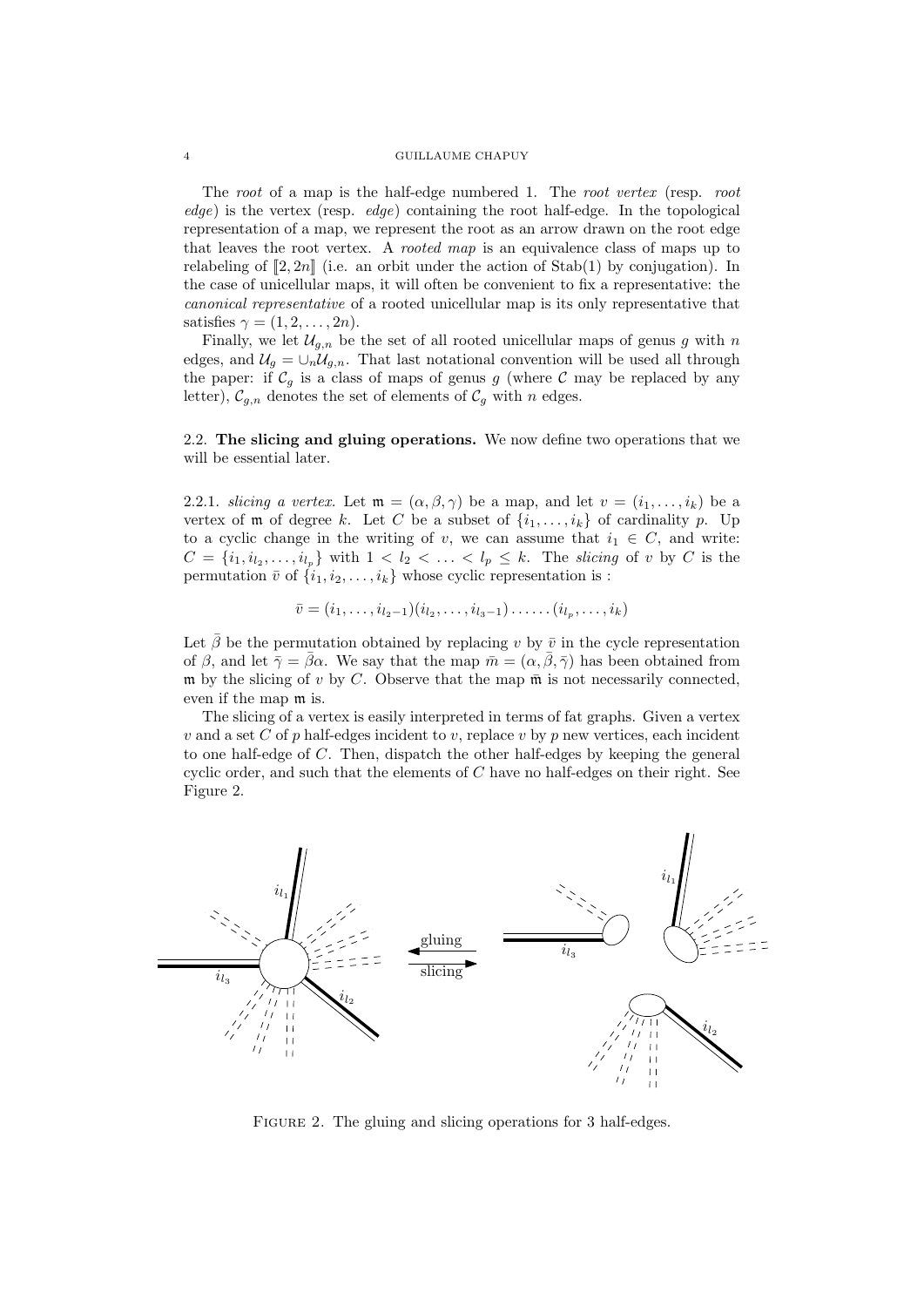2.2.2. gluing half-edges. Let  $\mathfrak{m} = (\alpha, \beta, \gamma)$  be a map, and let  $c = (i_1, i_2, \ldots, i_k)$ be an *ordered*  $k$ -tuple of half-edges incident to different vertices. Then, each  $i_l$  is incident to a vertex  $v_l$ , of cycle representation:  $v_l = (i_l, j_1^l, j_2^l, \ldots, j_{n_l}^l)$ , with  $n_l \geq 0$ . The gluing of  $v_1, v_2, \ldots, v_k$  by c is the cyclic permutation  $\bar{v}$  defined by:

$$
\bar{v} = (i_1, j_1^1, \dots, j_{n_1}^1, i_2, j_1^2, \dots, j_{n_2}^2, \dots, i_k, j_1^k, \dots, j_{n_k}^k)
$$

Let  $\bar{\beta}$  be the permutation obtained from the cycle representation of  $\beta$  by erasing the cycles  $v_1, \ldots, v_k$  and replacing them with  $\bar{v}$ , and let  $\bar{\gamma} = \bar{\beta} \alpha$ . We say that the map  $\bar{\mathfrak{m}} = (\alpha, \bar{\beta}, \bar{\gamma})$  has been obtained from  $\mathfrak{m}$  by gluing c. The new map  $\bar{\mathfrak{m}}$  has  $|\beta| - k + 1$  vertices, and the same number of edges.

Observe that the gluing and slicing operations are reciprocal one to another (see Figure 2 again).

#### 3. Schemes and dominant maps.

In this section, we describe a technique already written in [CMS07] that enables to perform the asymptotic enumeration of unicellular maps via generating series techniques. It consists in the reduction of unicellular maps to a finite number of objects, called schemes. We need that in order to identify the dominating case, and define precisely what a dominant map is.

### 3.1. The scheme of a unicellular map.

**Definition 2.** A scheme of genus  $g$  is a rooted unicellular map of genus  $g$  without vertices of degree 1 nor 2.  $S<sub>q</sub>$  is the set of all schemes of genus g.

If a scheme of genus g has  $n_i$  vertices of degree i for all i, the fact that  $n_1 = n_2 = 0$ and Euler characteristic formula implies:

(1) 
$$
\sum_{i\geq 3} \frac{i-2}{2} n_i = 2g - 1
$$

In particular, the sequence  $(n_i)_{i\geq 1}$  can only take a finite number of values, which implies the following lemma:

# **Lemma 1** ([CMS07]). For every  $g \ge 1$ , the set  $S_q$  of schemes of genus g is finite.

It will be convenient (and possible) to assume that each scheme carries a fixed labelling and orientation of the edges: i.e., we shall speak of the  $i$ -th edge of a scheme, and of its orientation without more precision. By convention, the 1-st edge of a scheme will be the root edge.



FIGURE 3. From a unicellular map of genus 1 to its scheme (observe the rooting of the core).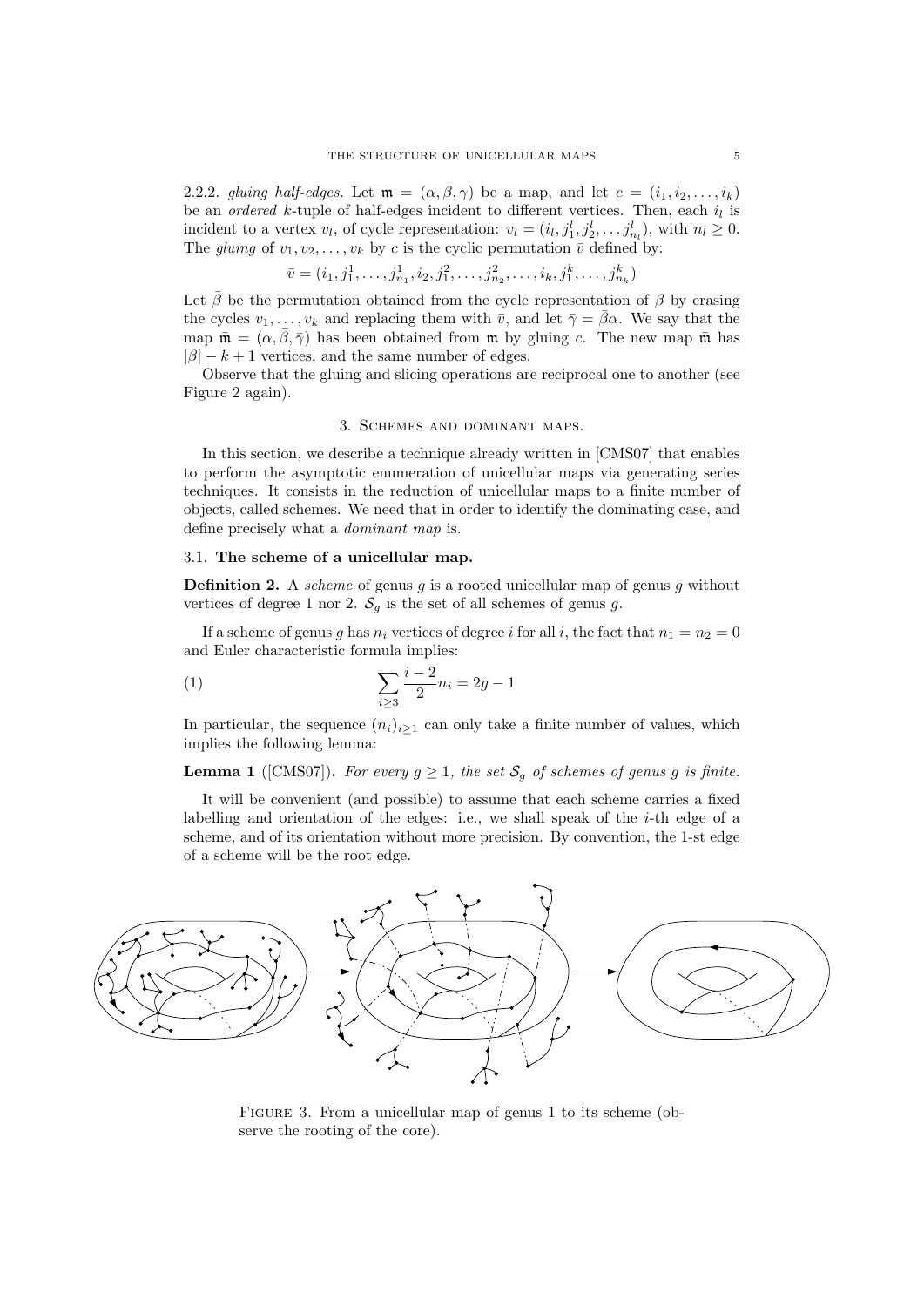6 GUILLAUME CHAPUY



FIGURE 4. The tree  $t_i$  associated to the *i*-th edge of the scheme.

We now explain how to associate a scheme to a unicellular map (see Figure 3). Let  $\mathfrak m$  be a rooted unicellular map of genus  $g$ . First, we erase recursively all the vertices of m of degree 1, until there are no more such vertices left. We are left with a map c, witout vertices of degree 1, which we call the core of m. By convention, c is rooted as follows: if the root edge of  $m$  is still present in c, we keep it as the root of  $\mathfrak c$ . Otherwise, the root belongs to some plane tree which is attached to some vertex  $v$  of  $\mathfrak c$ : the root edge of  $\mathfrak c$  is the first edge of  $\mathfrak c$  encountered after that plane tree when turning counterclockwise around v (and it is oriented leaving v). Now, in the core, the vertices of degree 2 are organised into maximal chains connected together at vertices of degree at least 3. We replace each of these chains by a new edge: we obtain a map s without vertices of degree 1 nor 2. The root of s is the new edge corresponding to the chain that was carrying the root of  $\mathfrak{c}$  (with the same orientation). By construction,  $\frak{s}$  is a scheme of genus q, called the scheme of m. The vertices of  $m$  that remain vertices in its scheme are called the *nodes* of  $m$ .

Now, say that  $\mathfrak s$  has  $k$  edges and  $l$  vertices. Let  $v_1, \ldots, v_l$ , be the nodes of  $\mathfrak m$ , and assume that each  $v_i$  is incident to exactly  $n_i$  edges of the core of  $\mathfrak{m}$ , say  $h_1^{(i)}, \ldots, h_{n_i}^{(i)}$ . Let  $\mathfrak{t}_*$  be the map obtained by splitting  $\mathfrak{m}$  successively at all the  $(h_1^{(i)}, \ldots h_{n_i}^{(i)})$ . It is easily seen that  $t_*$  has k connected components, each of them being a plane tree. Let  $t_i$  be the connected component associated to the *i*-th edge (say  $e_i$ ) of s. Let  $a_i$ and  $b_i$  be the vertices of  $t_i$  corresponding respectively to the origin and endpoint of  $e_i$  in  $\mathfrak s$  (recall that  $e_i$  is canonically oriented). In  $\mathfrak t_i$ , there is a unique simple path from  $a_i$  to  $b_i$ : by convention, we let the first (oriented) edge of this path be the root of  $t_i$  (see Figure 4).

**Definition 3.** We let  $\mathfrak T$  be the set of pairs  $(t, \nu)$ , where t is a rooted plane tree, and  $\nu$  is a vertex of t different from the root vertex, such that the unique simple path in t that goes from the root vertex to  $\nu$  contains the root edge.

Now, let  $(t, \nu) \in \mathfrak{T}$  and  $\epsilon$  be an oriented edge of t. If  $\epsilon$  is not an edge of the oriented path  $p(\nu)$  from the root vertex to  $\nu$  in t, it belongs to some tree  $\tau$  attached at a vertex v of  $p(\nu)$ . In this case, we say that  $\epsilon$  is at the right of  $\nu$  if either v is the root vertex, either  $v \neq \nu$  and the tree  $\tau$  is attached at the right of  $p(\nu)$ . In the other case, i.e. if  $\epsilon \in p(\nu)$ , we say that it is at the right of  $\nu$  if it is oriented as  $p(\nu)$ . We let  $\mathfrak T$  be the set of triples  $(t, \nu, \epsilon)$ , where  $(t, \nu) \in \mathfrak T$  and  $\epsilon$  is at the right of  $\nu$ .

Observe that, from the construction above, each  $(t_i, b_i)$  is an element of  $\mathfrak T$ . Moreover, the root edge of  $\mathfrak m$  makes  $(t_1, b_1)$  an element of  $\mathfrak T$ , so that we have associated to the map  $\mathfrak{m}$  an element of  $\widetilde{\mathfrak{T}} \times \mathfrak{T}^{k-1}$ .

Conversely, given a scheme  $\mathfrak{s}$  with k edges and an element  $\mathfrak{t}_* \in \mathfrak{T} \times \mathfrak{T}^{k-1}$ , one easily reconstruct a map m of scheme  $\mathfrak s$  by replacing the *i*-th edge of  $\mathfrak s$  by the *i*-th tree  $t_i$  as in Figure 4. This construction is clearly reciprocal to the previous one. which gives: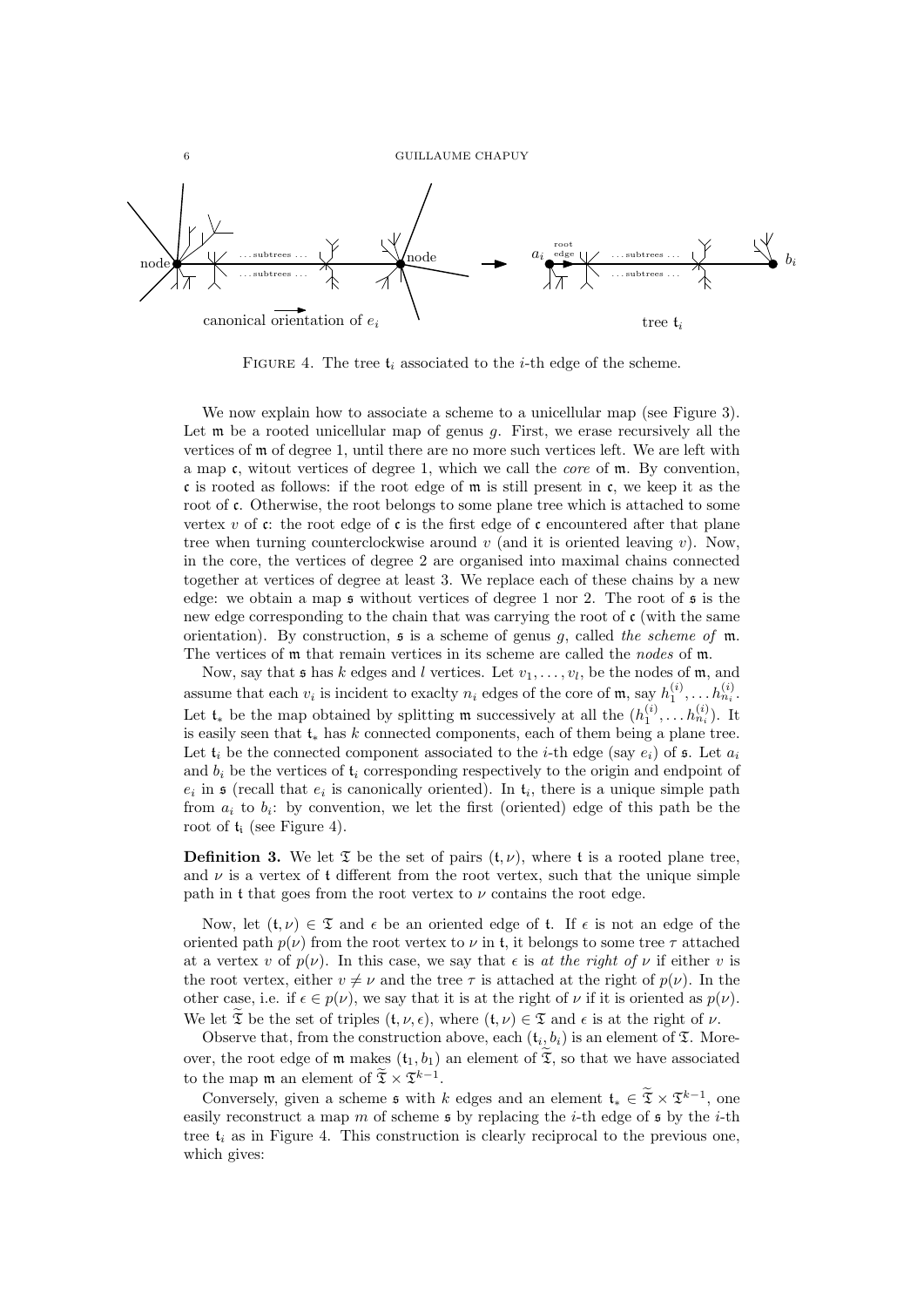**Lemma 2.** Let  $T(z) = \sum$ t∈T  $z^{\vert\mathfrak{t}\vert},\ \widetilde{T}(z)=\sum$ t∈ $\mathfrak{T}$  $z^{\vert\mathfrak{t}\vert}$ , and let  $U_g(z) = \sum$  $m \in \mathcal{U}_g$  $z^{|{\mathfrak{m}}|}$  be the

generating series of unicellular maps of genus g by the number of edges. Then one has:

(2) 
$$
U_g(z) = \sum_{\mathfrak{s} \in \mathcal{S}_g} \widetilde{T}(z) T(z)^{|\mathfrak{s}|-1}
$$

It is easy to compute the series  $T(z)$  and  $\tilde{T}(z)$ . Let  $\mathcal{I}'$  be the set of rooted trees with a marked vertex. It is clear that the operation defined by the flipping of the root edge is an involution of  $\mathfrak{T}'$  that sends  $\mathfrak{T}$  to its complementary (recall that our trees have at least one edge). Hence the number of elements of  $\mathfrak T$  with n edges is:

$$
|\mathfrak{T}_n| = \frac{1}{2} |\mathfrak{T}'_n| = \frac{n+1}{2} \frac{1}{n+1} {2n \choose n},
$$

which gives:

$$
T(z) = \frac{1}{2} \left( \frac{1}{\sqrt{1 - 4z}} - 1 \right)
$$

Now, let  $\mathfrak{T}''$  be the set of elements  $(\mathfrak{t}, \nu) \in \mathfrak{T}$  that carry an additional distinguished oriented edge. Inverting the roles of the root edge and of the opposite of the last edge of the path  $p(\nu)$  is an involution of  $\mathfrak{T}''$  that sends  $\widetilde{\mathfrak{T}}$  to its complementary. Hence:

$$
\widetilde{T}(z) = \frac{1}{2} \sum_{n} 2n |\mathfrak{T}_n| z^n = \frac{zd}{dz} T(z)
$$

This last equation and (2) imply:

(3) 
$$
U_g(z) = \frac{zd}{dz} \sum_{\mathfrak{s} \in \mathcal{S}_g} \frac{1}{|\mathfrak{s}|} T(z)^{|\mathfrak{s}|}
$$

3.2. The double-rooting argument. We now explain how to prove this last equation directly, without computing  $\tilde{T}$ . Recall that  $\mathcal{S}_{q,k}$  is the set of rooted schemes of genus g with k edges. Given a scheme  $\mathfrak{s} \in \mathcal{S}_{g,k}$  and an element of  $\mathfrak{T}^k$ , substituting each tree with the corresponding edge of  $\mathfrak{s}$ , and then selecting an oriented root edge in the obtained map, one builds a rooted map, whose scheme is equal to s as an unrooted map, but may have a different rooting. In other words, that scheme carries an additionnal distinguished oriented edge (given by the root of s). Such a map can also be constructed by starting first with a rooted map whose scheme has  $k$  edges, and then selecting an oriented edge of its scheme. Hence, if  $U_{\mathfrak{s}}(z)$  denotes the series of rooted maps of scheme  $\mathfrak{s}$ , we have:

$$
\sum_{\mathfrak{s}\in S_{g,k}} 2\cdot \frac{zd}{dz}T(z)^k = \sum_{\mathfrak{s}\in S_{g,k}} 2k\cdot U_{\mathfrak{s}}(z)
$$

so that:

$$
\sum_{\mathfrak{s}\in\mathcal{S}_{g,k}}U_{\mathfrak{s}}(z)=\frac{1}{k}\sum_{\mathfrak{s}\in\mathcal{S}_{g,k}}\frac{zd}{dz}T(z)^k
$$

which gives another proof of Equation 3 after summing on  $k$ . We call this trick the "double-rooting argument" (this argument already appears in [CMS07]). Observe that to enumerate rooted unicellular maps, we enumerate unicellular maps which are "doubly-rooted" (i.e. they have at the same time a root and a distinguished oriented edge of their scheme), but we count them with a weight inverse of the size of their scheme. Observe also that we could have been more direct and avoid the summation on k (proving directly that  $U_{\mathfrak{s}}(z) = \frac{1}{|\mathfrak{s}|} \frac{z d}{dz} T(z)^{|\mathfrak{s}|}$ ). We chose purposely this presentation because we will use later a variant of this argument, adapted to the case of labelled trees, where that approach will be necessary.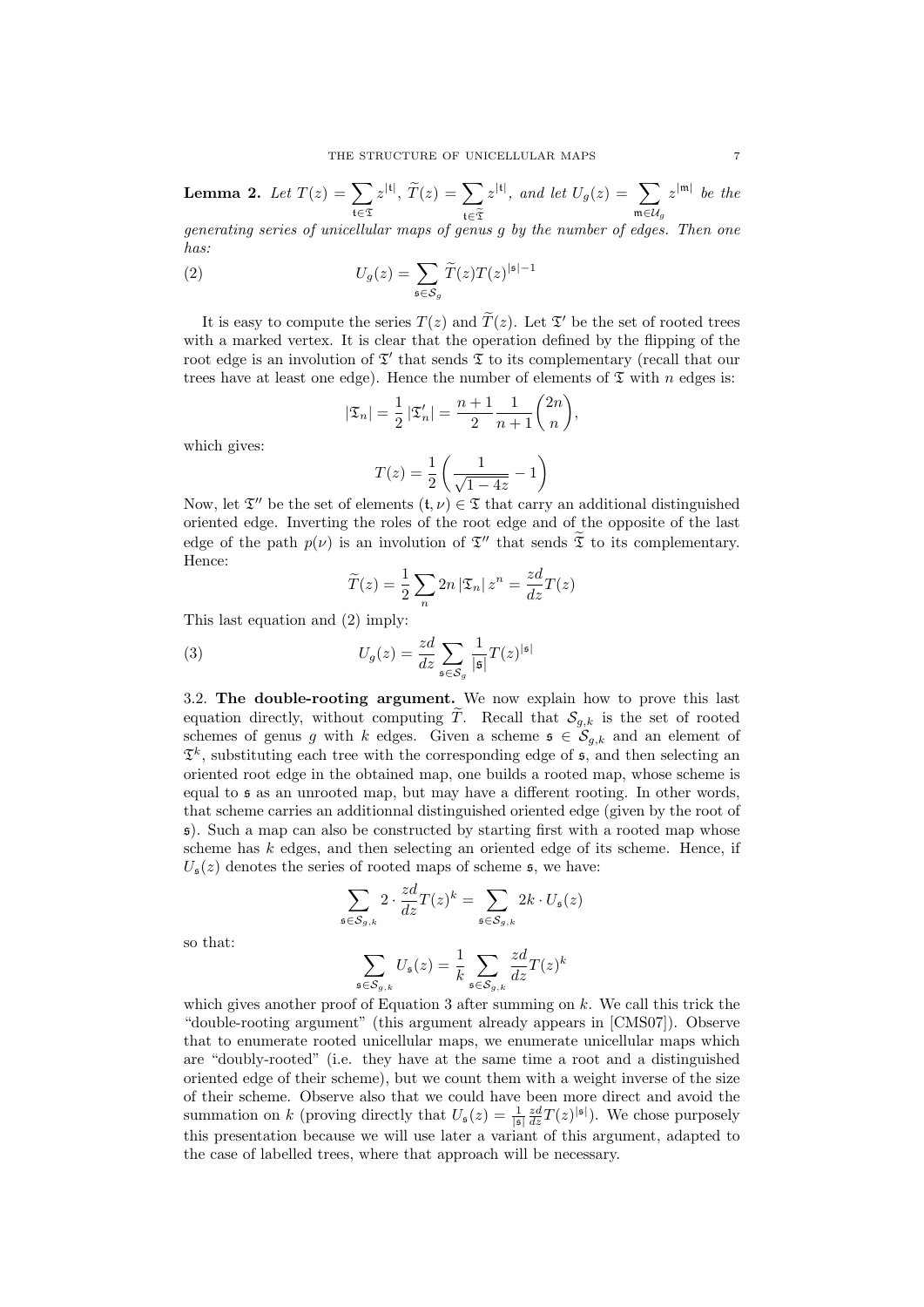3.3. The dominant schemes. For all  $k \geq 1$ , the generating series  $\frac{zd}{dz}T(z)^k$  satifies the following expansion near its radius of convergence 1/4:

$$
\frac{zd}{dz}T(z)^k \sim A_k(1-4z)^{-\frac{k}{2}-1} , z \to 1/4,
$$

for some positive constant  $A_k$ . Moreover, as an algebraic series, it is amenable to singularity analysis, in the sense of [FO90]: it follows from the transfer theorems of [FO90] that the *n*-th coefficient in the series expansion of  $\frac{zd}{dz}T(z)^k$  is equivalent to  $B_k n^{k/2} 4^n$  for some constant  $B_k > 0$ .

Now, in the sum  $(3)$ , the maximum value of k is realized by schemes with the maximal number of edges. Moreover, Equation 1 and Euler characteristic formula imply that those schemes of genus  $q$  that have the maximal number of edges are the ones which have only vertices of degree 3. Such a scheme has  $6g - 3$  edges and  $4g - 2$  vertices. This leads to the following definition:

**Definition 4.** A *dominant scheme* of genus q is a rooted unicellular map of genus g whith  $4g - 2$  vertices of degree 3 and  $6g - 3$  edges. A *dominant unicellular map* is a unicellular map whose scheme is dominant.  $S_g^*$  (resp.  $\mathcal{U}_g^*$ ) is the set of all dominant schemes (resp. dominant maps) of genus g.

From the discussion above, and after regrouping in Equation 3 the terms corresponding to schemes of the same size, we see that the number of elements in  $\mathcal{U}_{g,n}^*$ is equivalent to  $Bn^{(6g-3)/2}4^n$ , for some  $B > 0$ , whereas the number of elements in  $\mathcal{U}_{g,n} \setminus \mathcal{U}_{g,n}^*$  is at most  $B'n^{(6g-4)/2}4^n$ , for some other constant  $B' > 0$ . This gives:

**Lemma 3.** Fix  $g \geq 1$ . When n tends to infinity, one has:

$$
\frac{\left|\mathcal{U}_{g,n}^*\right|}{\left|\mathcal{U}_{g,n}\right|}=1-O\left(\frac{1}{\sqrt{n}}\right)
$$

4. The number of intertwined nodes: the key lemma.

4.1. Notion of intertwined node. Let  $\mathfrak{m} = (\alpha, \beta, \gamma)$  be a dominant unicellular map of genus  $q \geq 1$ . We assume that  $\mathfrak{m}$  is given in its canonical labeling, i.e. that  $\gamma = (1, 2, \ldots, 2n)$ . Let v be a node of m. v is incident to exactly three half-edges that belong to the core of  $m$ . Let  $e_1, e_2, e_3$  be the labels of these half-edges read in clockwise order around v. Since  $e_1, e_2, e_3$  are defined up to a cyclic permutation, we can assume that  $e_1$  is the minimum:  $e_1 < e_2$  and  $e_1 < e_3$ . The following definition is short but fondamental:

**Definition 5.** We say that v is an *intertwined node* iff  $e_1 < e_3 < e_2$ .

The definition is motivated by the following lemma:

**Lemma 4.** If v is an intertwined node, then the map  $\bar{m}$  obtained after slicing v by  ${e_1, e_2, e_3}$  is connected, and it is a dominant unicellular map of genus  $g - 1$ . We note:  $\bar{\mathfrak{m}} = \mathfrak{m} \setminus v$ .

*Proof.* Let us write  $v = (e_1, i_1^1, \ldots, i_{n_1}^1, e_2, i_1^2, \ldots, i_{n_2}^2, e_3, i_1^3, \ldots, i_{n_3}^3)$ . Since  $\gamma =$  $(1, 2, \ldots, 2n)$ , when turning counterclockwise around the unique face of m, starting at  $e_1$ , one sees a certain number of half-edges, and then  $e_3$  before  $e_2$ . Then, the last edge seen before  $e_3$  is  $\gamma^{-1}(e_3) = \alpha(i_{n_2}^2)$ . Going on along the face, one sees then  $\alpha(i_{n_1}^1)$ ,  $e_2$ ,  $\alpha(i_{n_3}^3)$ , and  $e_1$  again, in that order. In other words, we can write the graph of  $\gamma$  as follows:

$$
\gamma: e_1 \to \dots \to \alpha(i_{n_2}^2) \to e_3 \to \dots \to \alpha(i_{n_1}^1) \to e_2 \to \dots \to \alpha(i_{n_3}^3) \to e_1
$$

where  $i \to j$  means that  $\gamma(i) = j$ , and where the notation i. denotes a sequence of the form  $j_1^i \rightarrow j_2^i \rightarrow \ldots \rightarrow j_{m_i}^i$ .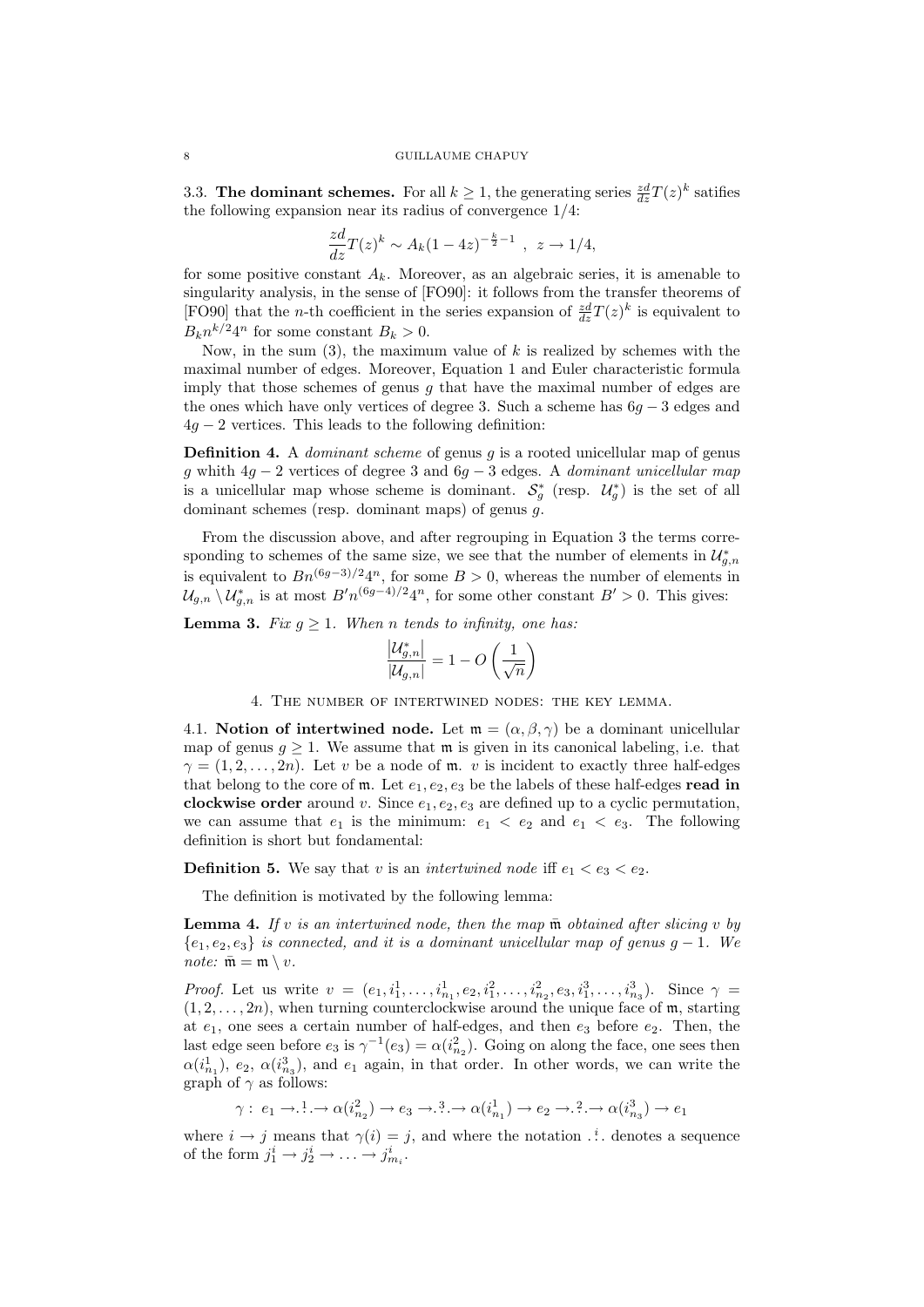Now, let  $\bar{\beta}$  be the permutation obtained after slicing v by  $\{e_1, e_2, e_3\}$ , and let  $\bar{\gamma} = \bar{\beta}\alpha$ . By definition,  $\bar{\beta}$  is obtained from  $\beta$  by replacing v by:

$$
\bar{v} = (e_1, i_1^1, \dots, i_{n_1}^1)(e_2, i_1^2, \dots, i_{n_2}^2)(e_3, i_1^3, \dots, i_{n_3}^3)
$$

Hence the only arrows to modify in the graph of  $\gamma$  to obtain the graph of  $\bar{\gamma}$  are the ones leaving  $\alpha(i_{n_1}^1), \alpha(i_{n_2}^2), \alpha(i_{n_3}^3)$ . Now, one has  $\bar{\gamma}(\alpha(i_{n_1}^1)) = \bar{\beta(i_{n_1}^1)} = e_1$ . In the same way one has:  $\bar{\gamma}(\alpha(i_{n_2}^2)) = e_2$  and  $\bar{\gamma}(\alpha(i_{n_3}^3)) = e_3$ . Thus the graph of  $\bar{\gamma}$  is:

$$
\bar{\gamma}: e_1 \to \ldots \to \alpha(i_{n_2}^2) \to e_2 \to \ldots \to \alpha(i_{n_3}^3) \to e_3 \to \ldots \to \alpha(i_{n_1}^1) \to e_1
$$

for the same dotted sequences. Hence, the cycle of  $\bar{\gamma}$  containing  $e_1$  has length  $2n$ , so that it is the only cycle of  $\bar{\gamma}$ . This proves at the same time that  $\bar{\mathfrak{m}}$  is connected. and that it is unicellular. Moreover,  $\bar{m}$  has the same number of edges as  $m$ , two more vertices, and both have one face, so that Euler characteristic formula implies that it has genus  $g - 1$ .

Finally, let us construct the core of  $\bar{m}$ , via the algorithm of Section 2.1. It is clear that all the edges that are erased during the construction of the core of m are erased during the construction of the core of  $\overline{m}$ , so that all the edges of the core of  $\bar{m}$  are edges of the core of  $m$ . Consequently, the vertices of the scheme of  $\bar{m}$  cannot have degree more than 3, i.e.  $\bar{m}$  is dominant.

### 4.2. The key lemma.

**Lemma 5.** Let  $\mathfrak{m} \in \mathcal{U}_g^*$  be a dominant map of genus g. Then  $\mathfrak{m}$  has exactly 2g intertwined nodes.



FIGURE 5. The permutation  $\tilde{\alpha}$ .

*Proof.* We assume that  $\mathfrak{m} = (\alpha, \beta, \gamma)$  is given in canonical form:  $\gamma = (1, 2, \ldots, 2n)$ . Let  $k = 4g - 2$ , and let  $h_1 < \ldots < h_{3k}$  be the (labels of) half-edges of the core of m which are incident to a node.  $\tilde{\beta}$  is the restriction of the permutation  $\beta$  to the  $h_i$ 's, i.e.:  $\tilde{\beta}(h_i) = \beta^{k_i}(h_i)$  where  $k_i = \min\{k \geq 1 : \beta^k(h_i) \in \{h_1, \ldots h_{3k}\}\}\$  We say that a half-edge  $h_i$  is increasing if  $h_i < \tilde{\beta}(h_i)$ , and decreasing otherwise. We let  $n_+$ (resp.  $n_$ ) be the number of increasing (resp. decreasing) half-edges. Observe that  $n_{+} + n_{-} = 3k.$ 

Let us fix an half-edge  $h_i$ . There is an unique  $\tilde{\alpha}(i) \in [1, 3k]$  such that  $\tilde{\beta}(h_i) =$ <br> $\ldots$  (with the convention  $3k+1=1$ ). Now, it is clear from the fact that  $h_{\tilde{\alpha}(i)+1}$  (with the convention  $3k + 1 = 1$ ). Now, it is clear from the fact that  $\gamma = (1, 2, \ldots, 2n)$  and Figure 5 that  $\tilde{\beta}(h_{\tilde{\alpha}(i)}) = h_{i+1}$  (with the same convention). In other words, the application  $\tilde{\alpha}$  is an involution without fixed points of  $\llbracket 1, 3k \rrbracket$ . Moreover, observe that if  $3k \notin \{i, \tilde{\alpha}(i)\}\$  then one has either  $i < i + 1 < \tilde{\alpha}(i)$  $\tilde{\alpha}(i) + 1$ , either  $\tilde{\alpha}(i) < \tilde{\alpha}(i) + 1 < i < i + 1$ , so that  $h_i$  is increasing if and only if  $h_{\tilde{\alpha}(i)}$  is decreasing. Else, say if  $i = 3k$ , then  $\tilde{\beta}(h_{\tilde{\alpha}(i)}) = h_1$ , so that both  $h_{3k}$  and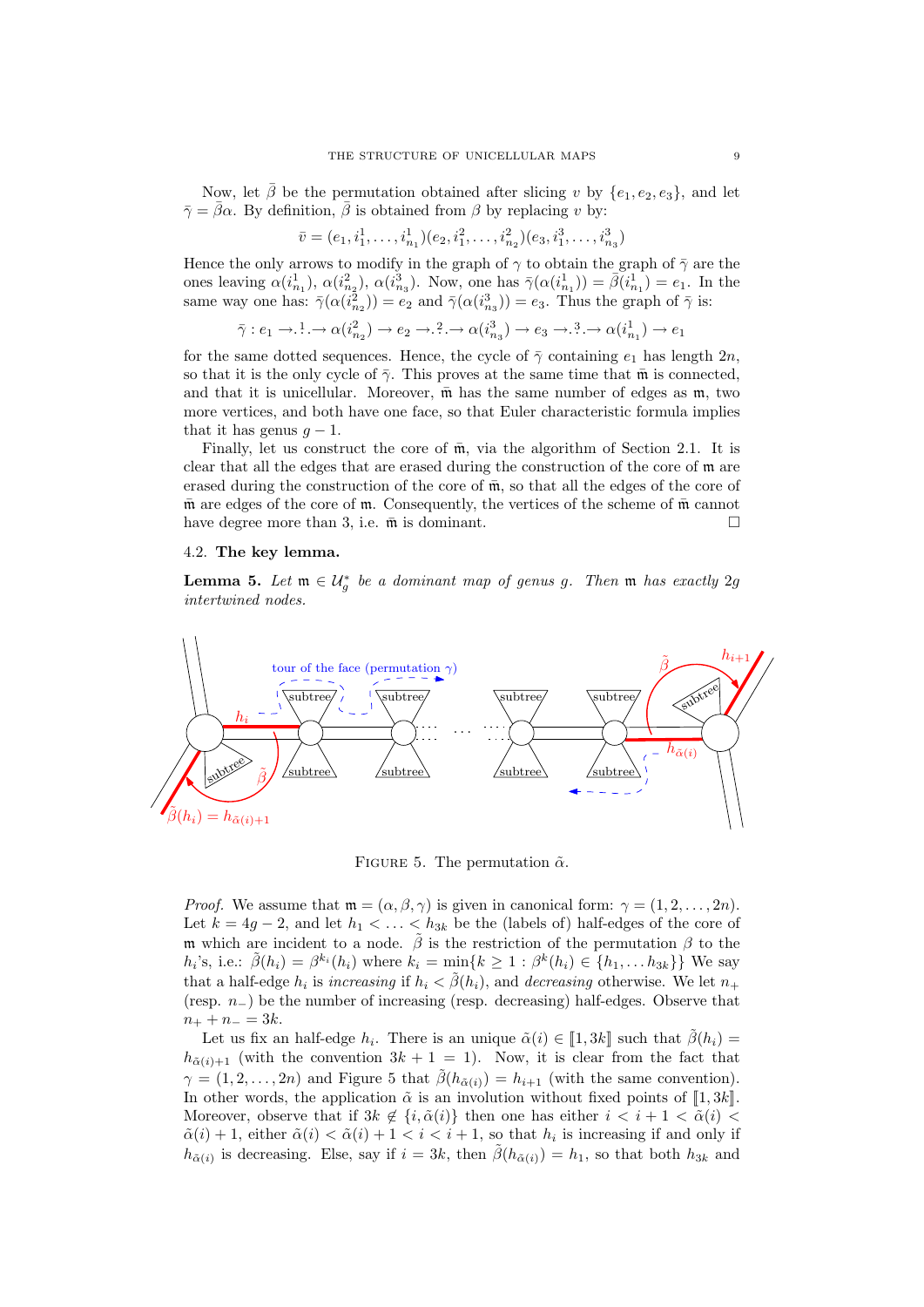$h_{\tilde{\alpha}(3k)}$  are decreasing, since  $h_1$  and  $h_{3k}$  are respectively the smallest and largest of the  $h_i$ 's. Consequently there are two more decreasing than increasing half-edges:  $n_{-} = n_{+} + 2$ , which gives  $n_{+} = \frac{3}{2}k - 1 = 6g - 4$ .

Finally, by definition, an intertwined node has exactly one increasing half-edge, whereas a non-intertwined node has exactly two of them. Hence, if  $\iota$  is the number of intertwined nodes, one has:

$$
n_{+} = \iota + 2(4g - 2 - \iota)
$$
  
= 2g

which gives:  $\iota = 8g - 4 - n_+ = 2g$ 

5. Opening sequences and the bijection.

### 5.1. Opening sequences.

**Definition 6.** Let  $\mathfrak{m} \in \mathcal{U}^*_{g}$  be a dominant unicellular map of genus g. An opening sequence of  $\mathfrak m$  is a g-uple  $v_* = (v_1, \ldots v_g)$  such that:

- $v_q$  is an intertwined node of  $m$
- for all  $i \in [\![1, g-1]\!]$ ,  $v_i$  is an intertwined node of  $\mathfrak{m} \setminus v_g \setminus \ldots \setminus v_{i+1}$ .

An *opened map* is a dominant unicellular map together with an opening sequence. The set of all opened maps of genus g is denoted  $\mathcal{O}_g^*$ .

From Lemma 5, each dominant unicellular map  $\mathfrak m$  of genus q has exactly  $2q$ intertwined nodes. Now, once such a node  $v_q$  has been chosen, the map  $\mathfrak{m} \setminus v_q$  is, from Lemma 4, a dominant unicellular map of genus  $g - 1$ . So, using Lemma 5 again, it has itself  $2(g-1)$  intertwined nodes. Repeating the argument g times, one obtains the following proposition:

**Proposition 1.** Let  $\mathfrak{m} \in \mathcal{U}_g^*$ . Then  $\mathfrak{m}$  has exactly  $\prod^g (2i) = 2^g g!$  opening sequences. The numbers of opened maps and dominant unicellular maps are related by:  $\left|\mathcal{O}_{g,n}^{*}\right| = 2^{g}g!\left|\mathcal{U}_{g,n}^{*}\right|$ 

Note: in what follows, to shorten notation, we note  $\mathfrak{m} \setminus v_g \ldots v_i$  for  $\mathfrak{m} \setminus v_g \setminus \ldots \setminus v_i$ .

5.2. Trees with q triples. Let t be a tree of vertex set V and edge set E. Let  $W \subset V$  be a subset of the vertices of t. For  $v, v' \in V$ , let  $p(v, v')$  be the subset of  $E$  made of all the edges of the unique simple path going from  $v$  to  $v'$  in t. We set:

$$
\mathfrak{r}(W) = \bigcup_{(v,v') \in W^2} p(v,v').
$$

If the root edge of t is still present in  $\mathfrak{r}(W)$ , we keep it as the root of  $\mathfrak{r}(W)$ . Otherwise, it belongs to some subtree which is attached to some vertex v of  $\mathfrak{r}(W)$ : we select the first edge of  $\mathfrak{r}(W)$  encountered counterclockwise around v after that tree as the root edge of  $\mathfrak{r}(W)$ , and orient it leaving v.

In  $\mathfrak{r}(W)$ , the vertices of degree 2 which do not belong to W are organised into maximal chains, whose extremities are either elements of  $W$ , either vertices of degree  $> 3$ . We now replace each of these maximal chains by a new edge: we obtain a tree  $\mathfrak{s}(W)$ , which inherits naturally a root from the root of  $\mathfrak{r}(W)$ . We say that  $\mathfrak{s}(W)$  is the skeleton of W in t.

We let  $\mathcal{X}_k^p$  be the set of all possible skeletons with k edges of a set of p elements:  $\mathcal{X}_k^p = \{ \mathfrak{s} \text{ rooted tree with } k \text{ edges}, \exists \mathfrak{t} \text{ and } W, |W| = p \text{ and } \mathfrak{s} \text{ is the skeleton of } W \text{ in } \mathfrak{t} \}$ 

Observe that, since all the vertices of  $\mathfrak{s}(W)$  of degree 1 and 2 are elements of W, if  $n_i$  denotes the number of vertices of degree i in  $\mathfrak{s}(W)$ , we have from Euler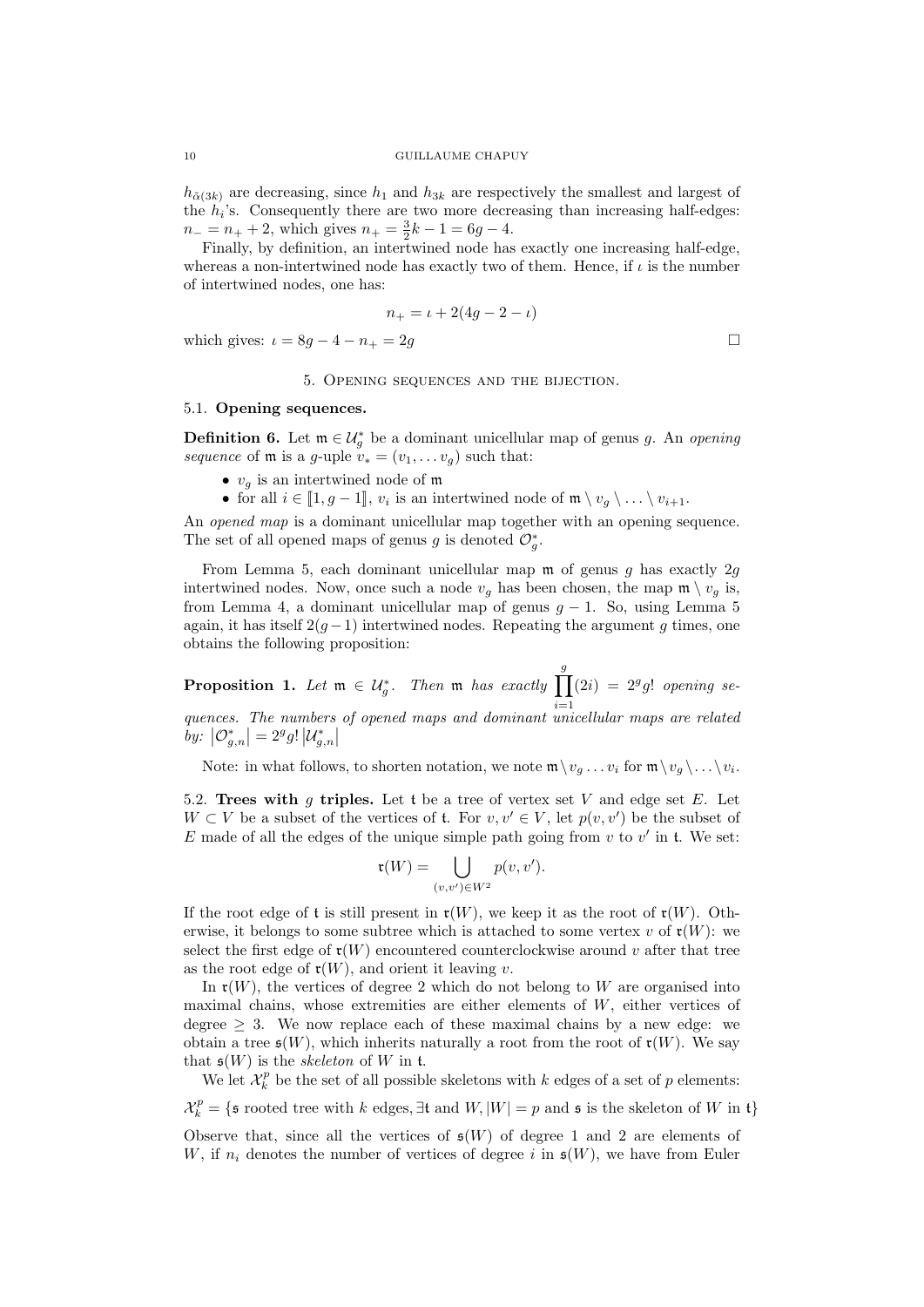

FIGURE 6. The skeleton of a rooted plane tree with 4 marked vertices (elements of W are squares).

characteristic formula:  $\sum$ i≥3  $i-2$  $\frac{-2}{2}n_i = \frac{n_1}{2}$  $\frac{n_1}{2} - 1 \leq \frac{|W|}{2}$  $\frac{n_1}{2}$  – 1 and  $n_2 \leq |W|$ , so that for

a fixed value of  $|W|$ , the number of possible skeletons is finite.

**Definition 7.** Let t be a tree and  $W$  be a subset of the vertices of t. We say that W is non-singular if its skeleton  $\mathfrak{s}(W)$  has only vertices of degree 1 and 3, and if all the elements of W have degree 1 in  $\mathfrak{s}(W)$ .

**Definition 8** (Trees with g triples). A tree with g triples is a pair  $(t, c_*)$ , where

- t is a rooted plane tree,
- $c_* = (c_1, \ldots, c_g)$  where each  $c_i$  is a subset of the vertices of t with three elements:  $c_i = \{v_1^{(i)}, v_2^{(i)}, v_3^{(i)}\}.$
- the  $c_i$  are disjoint:  $i \neq j \Rightarrow c_i \cap c_j = \emptyset$
- the set  $\vert \ \vert$  $c_i$  is non-singular.

i

The set of all trees with g triples is denoted  $\mathcal{T}_a$ .

Let  $(\mathfrak{t}, c_*)$  be a tree with g triples. By abuse of notation, we also note  $c_*$  for  $\cup_i c_i$ . Fix  $v \in c_*$ . For all  $x \in c_* \setminus \{v\}$ , there is a unique simple path going from v to x: let  $e_{v,x}$  be the first edge of this path. If there existed x and y such that  $e_{v,x} \neq e_{v,y}$ , then the path linking x and y would visit v, and v would be an inner node of the skeleton, which contradicts the fact that  $c_*$  is non-singular. Hence the edge  $e_{v,x}$ depends only on v. This edge is made of two half-edges, one of them belonging to  $v$  (in the sense of the encoding of maps by permutations). We note this half-edge  $h_v$  and say it is the *incoming half-edge* at v.

**Proposition 2.** Let  $(\mathfrak{m}, v_*) \in \mathcal{O}_{g,n}^*$  be an opened map of genus g with n edges. For  $i \in [\![1, g]\!]$ , the vertex  $v_i$  of  $\mathfrak{m} \setminus v_g \ldots v_{i+1}$  gives birth to three vertices, say  $v_1^i, v_2^i, v_3^i$ ,  $\sigma_3^i$ of  $\mathfrak{m} \setminus v_q \ldots v_i$ .

Let  $\mathbf{t} = \mathfrak{m} \setminus v_g \ldots v_1$ . For all i, let  $c_i = \{v_1^i, v_2^i, v_3^i\}$ , and let  $c_* = (c_1, \ldots, c_g)$ . Then  $(t, c_*)$  is a tree with g triples. Moreover, the half-edges of the core of  $\mathfrak{m} \setminus v_a \dots v_{i+1}$ incident to  $v_i$  are the incoming half-edges of  $v_1^i, v_2^i, v_3^i$  in  $(\mathfrak{t}, c_*)$ .

**Definition 9.** We note  $\Phi(\mathfrak{m}, v_*) = (\mathfrak{t}, c_*)$ . The map  $\Phi$  is therefore an application:  $\Phi: \mathcal{O}_{g,n}^* \longrightarrow \mathcal{T}_{g,n}$ 

Proof of the proposition. It is clear by using Lemma 4 recursively that t is a rooted unicellular planar map, i.e. a rooted plane tree.

Fix  $i \in [1, g]$ . In the map  $\mathfrak{m} \setminus v_g \dots v_{i+1}$ , three half-edges of the core, say  $h_i^1, h_i^2, h_i^3$ , meet at the vertex  $v_i$ . Each one gives birth to a vertex  $v_i^j$  of  $\mathfrak{m} \setminus v_g \dots v_i$ . In this map, if we (temporarily) disconnect the edge containing  $h_i^j$  from  $v_i^j$ , the connected component containing  $v_i^j$  is a tree: indeed, if it was not a tree, this would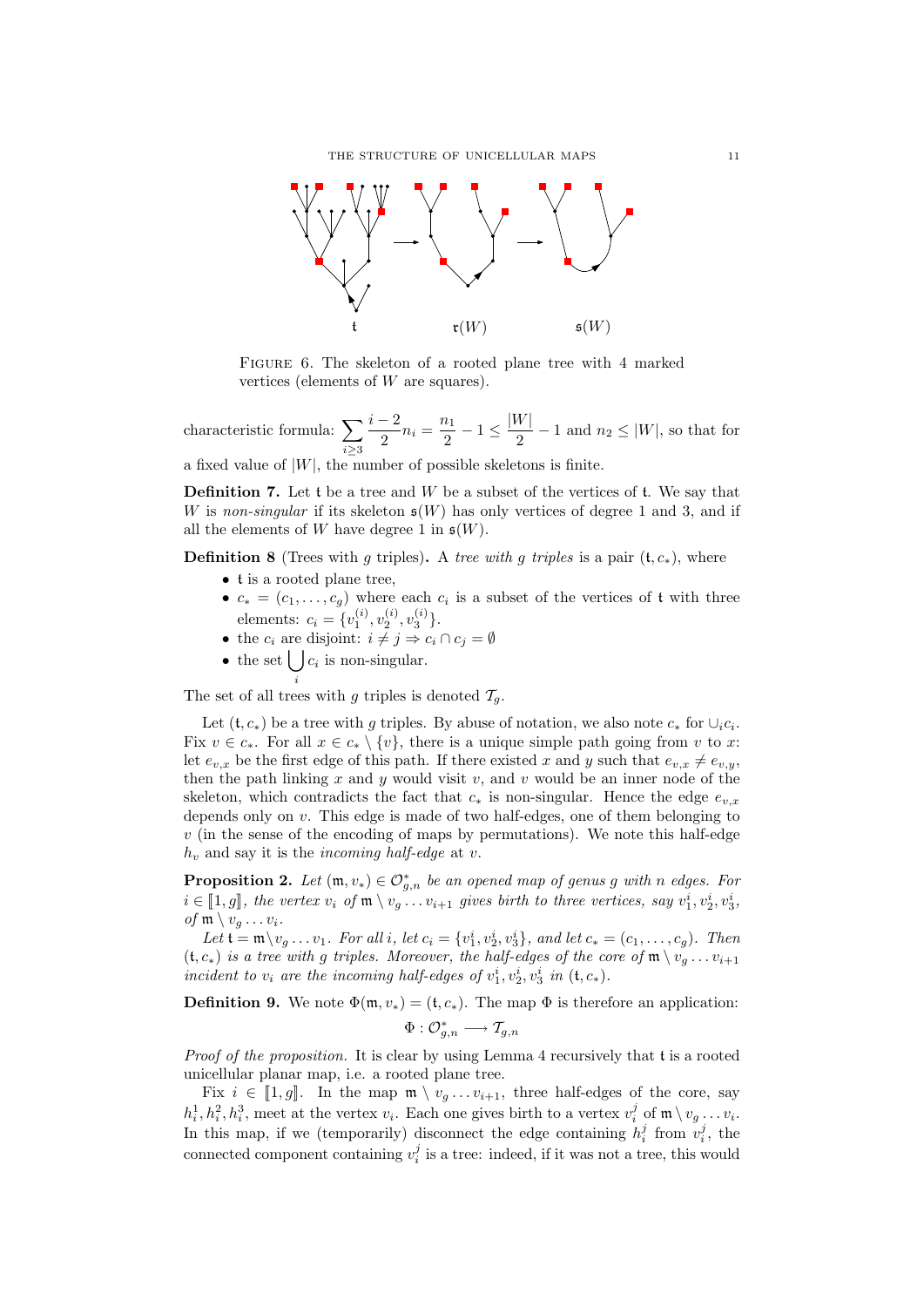imply that  $v_i$  is connected to an additional edge of the core, which contradicts the fact that m is dominant. For the same reason, this tree cannot contain any of the vertices  $v_{i'}^{j'}$  $j'_{i'}$  for  $(i', j') \neq (i, j)$ . Hence in  $\mathfrak{m} \setminus v_g \dots v_i$ , a path connecting  $v_i^j$  to some  $v_{i'}^{j'}$  $j'_{i'}$  necessarily begins with the edge containing  $h_i^j$ . Since a path in the tree t is also a path in the map  $\mathfrak{m} \setminus v_g \ldots v_i$ , this last property is still true in t. On the one hand, this implies all the  $v_i^j$  have degree 1 in the skeleton of  $\cup_i c_i$ . Since the other vertices of the skeleton are exactly those nodes of m which have not been opened during the construction of t, they all have degree 3: hence  $c_*$  is non singular and  $(t, c_*)$  is a valid tree with g triples. On the other hand, this implies that  $h_i^j$  is the incoming half-edge of  $v_i^j$  in  $(\mathfrak{t}, c_*)$ , which ends the proof of the proposition.

It is now easy to define the converse application of Φ. We begin with a lemma:

**Lemma 6.** Let  $m$  be a unicellular map of genus g given in its canonical representation, and let  $h_1 < h_2 < h_3$  be three half-edges of m incident to three different vertices. Then the gluing of  $\mathfrak m$  by  $(h_1, h_2, h_3)$  creates a unicellular map  $\bar{\mathfrak m}$  of genus  $g+1$ . Moreover, if  $\bar{\mathfrak{m}}$  is dominant, the vertex created by that gluing is an intertwined node of  $\bar{\mathfrak{m}}$ .

On the contrary, the gluing of  $\mathfrak m$  by  $(h_1, h_3, h_2)$  creates a map of genus g with three faces.

Proof. The proof is almost the same as the one of Lemma 4, taken at reverse. It is easy to check that the map obtained by gluing  $(h_1, h_3, h_2)$  has genus g and three faces: intuitively, one can draw this gluing inside the unique face of m, splitting it into three faces. On the contrary, after gluing  $(h_1, h_2, h_3)$ , it is easily checked that the obtained map has one face, and that the order of appearance of the half-edges around the new vertex during the tour of the face matches the definition of an intertwined node. We leave the details to the reader (one should carefully follow the tour of the face, as in the proof of Lemma 4).

Finally, Euler characteristic formula implies that  $\bar{m}$  has genus  $g + 1$ .

In particular, the above lemma says that given three half-edges incident to different vertices in a unicellular map of genus  $q$ , there is only one gluing of these half-edges (among the two possible circular permutations) that creates a unicellular map (and it has genus  $g + 1$ ).

**Definition 10.** Let  $(t, c_*)$  be a tree with g triples. For all i let  $c_i = \{v_i^1, v_i^2, v_i^3\}$  and let  $h_i^1, h_i^2, h_i^3$  be the associated *incoming* half-edges, as defined above. We proceed to the following construction:

- we set  $m_0 = t$
- for *i* from 1 to *g*, let  $\mathfrak{m}_i$  be the map obtained by the only gluing of  $h_i^1, h_i^2, h_i^3$ in  $\mathfrak{m}_{i-1}$  that produces a unicellular map. We let  $v_i$  be the vertex created by that gluing operation.

We set  $v_* = (v_1, \ldots, v_g)$ , and  $\Psi(\mathfrak{t}, c_*) = (\mathfrak{m}_g, v_*)$ .

We have:

**Theorem 1.** The map  $\Psi$  is a well-defined application:  $\Psi : \mathcal{T}_{g,n} \longrightarrow \mathcal{O}_{g,n}^*$ . Moreover,

- for every  $(t, c_*) \in \mathcal{T}_{g,n}$ , one has  $\Phi \circ \Psi(t, c_*) = (t, c_*).$
- for every  $(\mathfrak{m}, v_*) \in \mathcal{O}_{g,n}^*$ , one has  $\Psi \circ \Phi(\mathfrak{m}, v_*) = (\mathfrak{m}, v_*).$

In other words,  $\Psi$  and  $\Phi$  are reciprocal bijections between  $\mathcal{T}_{g,n}$  and  $\mathcal{O}_{g,n}^*$ .

*Proof.* The fact that for each i,  $m_i$  is a well defined unicellular map of genus i is a consequence of the remark following Lemma 6. Now, observe that for each  $i$ , the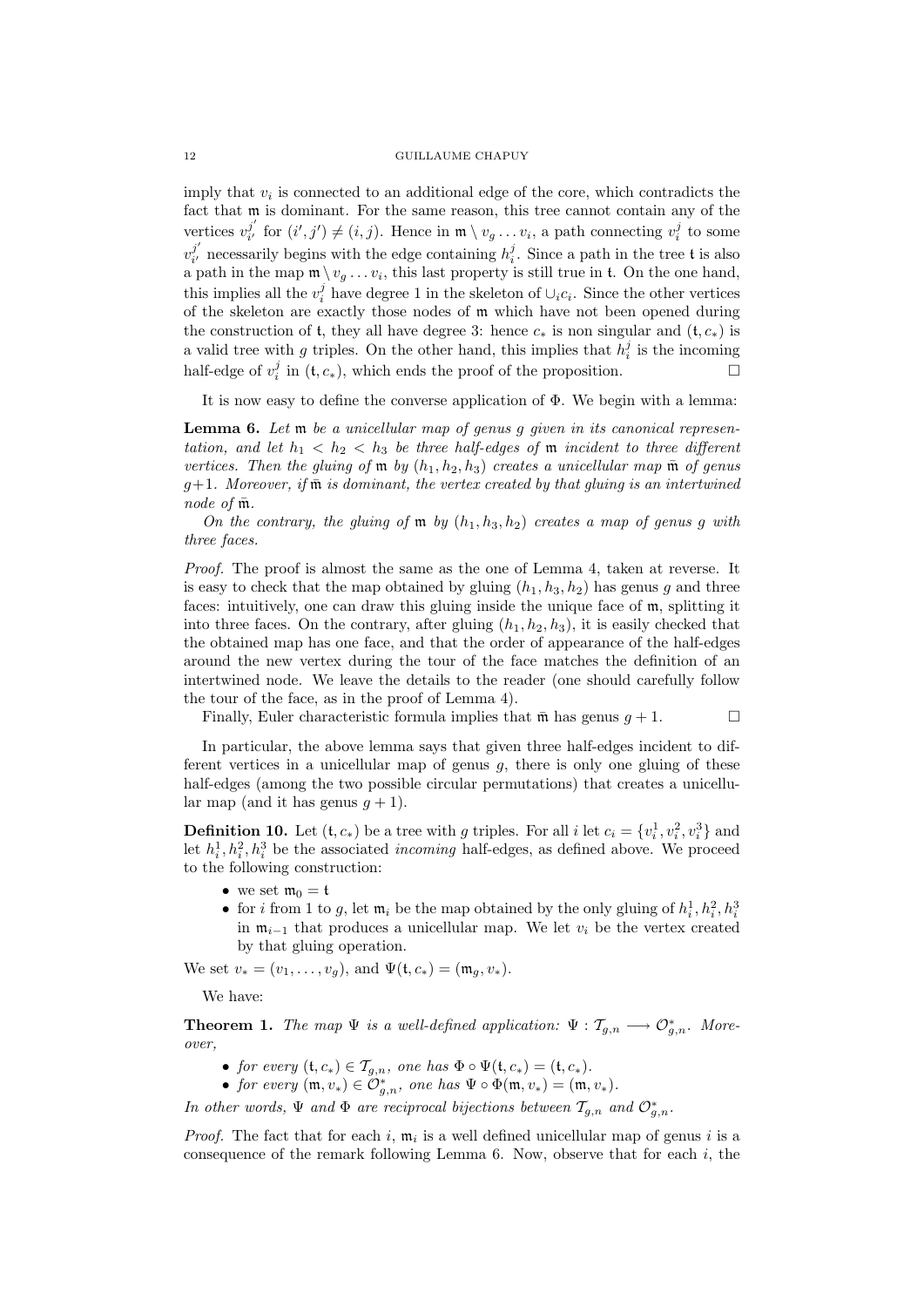edges of the core of the map  $\mathfrak{m}_i$  are also edges of the tree  $\mathfrak{r}(\{v_i^j, i \in [\![ 1, g]\!], j \in [\![ 1, 3]\!])\}$ , so defined in subsection 5.2 (this inclusion being an equality for  $i = g$ ). Hence, the as defined in subsection 5.2 (this inclusion being an equality for  $i = g$ ). Hence, the core of  $\mathfrak{m}_i$  has only vertices of degree  $\leq 3$ , so that  $\mathfrak{m}_i$  is a dominant unicellular map of genus *i*. It follows from Lemma 6 again that for each *i*,  $v_i$  is an intertwined node of  $\mathfrak{m} \setminus v_g \ldots v_{i+1}$ . Thus  $(\mathfrak{m}_g, v_*) \in O_{g,n}^*$ , and  $\Psi$  is well defined.

Now, the fact that for every  $(\mathfrak{m}, v_*) \in \mathcal{O}_{g,n}^*$ , one has  $\Psi \circ \Phi(\mathfrak{m}, v_*) = (\mathfrak{m}, v_*)$  is a direct consequence of the last statement of Proposition 2.

Finally, the fact that for every  $(t, c_*) \in \mathcal{T}_{g,n}$ , one has  $\Phi \circ \Psi(t, c_*) = (t, c_*)$  directly follows from Lemma 6.

5.3. Enumerative corollaries. Theorem 1 reduces the enumeration of dominant unicellular maps, hence the asymptotic enumeration of unicellular maps, to the one of trees with  $q$  triples. The following lemma gets rid of the non-singularity asssumption.

**Lemma 7.** Let  $p \geq 3$  be a positive integer. Let  $t_n$  be a rooted plane tree with n edges, chosen uniformly at random, and let  $\{v_1, \ldots, v_p\}$  a set of p vertices of  $t_n$ chosen uniformly at random conditionally to  $t_n$ . Then:

$$
\mathbb{P}\left(\{v_1,\ldots,v_p\} \text{ is singular}\right) = O\left(n^{-1/2}\right)
$$

Proof. We adapt the arguments of section 3 to the case of trees. Let us consider the skeleton of  $\{v_1, \ldots, v_p\}$  in  $t_n$ . Recall that for fixed p the number of such skeletons is finite. For each possible skeleton  $\mathfrak{s}$ , we let  $T_{\mathfrak{s}}(z)$  be the generating series of trees with p marked vertices  $\{v_1, \ldots, v_p\}$  of skeleton **5**. All such trees are obtained by replacing the edges of  $\mathfrak s$  by elements of  $\mathfrak T$ . Hence, using the double-rooting argument as at the end of subsection 3.2 (i.e. writing the generating series of rooted trees with p marked vertices whose skeleton has k edges and carries an additionnal oriented edge), we have:

$$
\sum_{\mathfrak{s}\in\mathcal{X}_k^p} 2k\cdot T_{\mathfrak{s}}(z)=\sum_{\mathfrak{s}\in\mathcal{X}_k^p} 2\frac{zd}{dz}T(z)^k
$$

which gives:

$$
T_k(z) = \frac{1}{k} \sum_{\mathfrak{s} \in \mathcal{X}_k^p} \frac{z d}{dz} T(z)^k
$$

where  $T_k(z) = \sum_{\mathfrak{s} \in \mathcal{X}_k^p} T_{\mathfrak{s}}(z)$  is the generating series of rooted trees with p marked vertices whose skeleton has k edges. Hence for each k,  $T_k(z)$  is an algebraic series of singular exponent  $-\frac{k}{2} - 1$ , and the asymptotic regime is dominated by those skeletons that have the maximal number of edges.

Now, among the finite set of possible skeletons, those that maximize the number of edges are those in which the  $v_i$ 's are leaves, and the other vertices have degree 3, i.e. those where the set  $\{v_1, \ldots, v_p\}$  is non-singular. The lemma then follows by extracting the *n*-th coefficient of the series  $T_k$  by transfer theorems ([FO90]), as in the proof of Lemma 3.  $\Box$ 

Recalling that trees are counted by Catalan numbers, the number of trees with  $n$  edges and  $q$  distinguished disjoint subsets of three vertices is:

$$
\frac{1}{n+1} \binom{2n}{n} \binom{n+1}{3, \dots, 3, n+1-3g} = \frac{(2n)!}{6^g n! (n+1-3g)!}
$$

$$
= \frac{1}{6^g \sqrt{\pi}} n^{-3/2+3g} 4^n \left( 1 + O\left(\frac{1}{n}\right) \right)
$$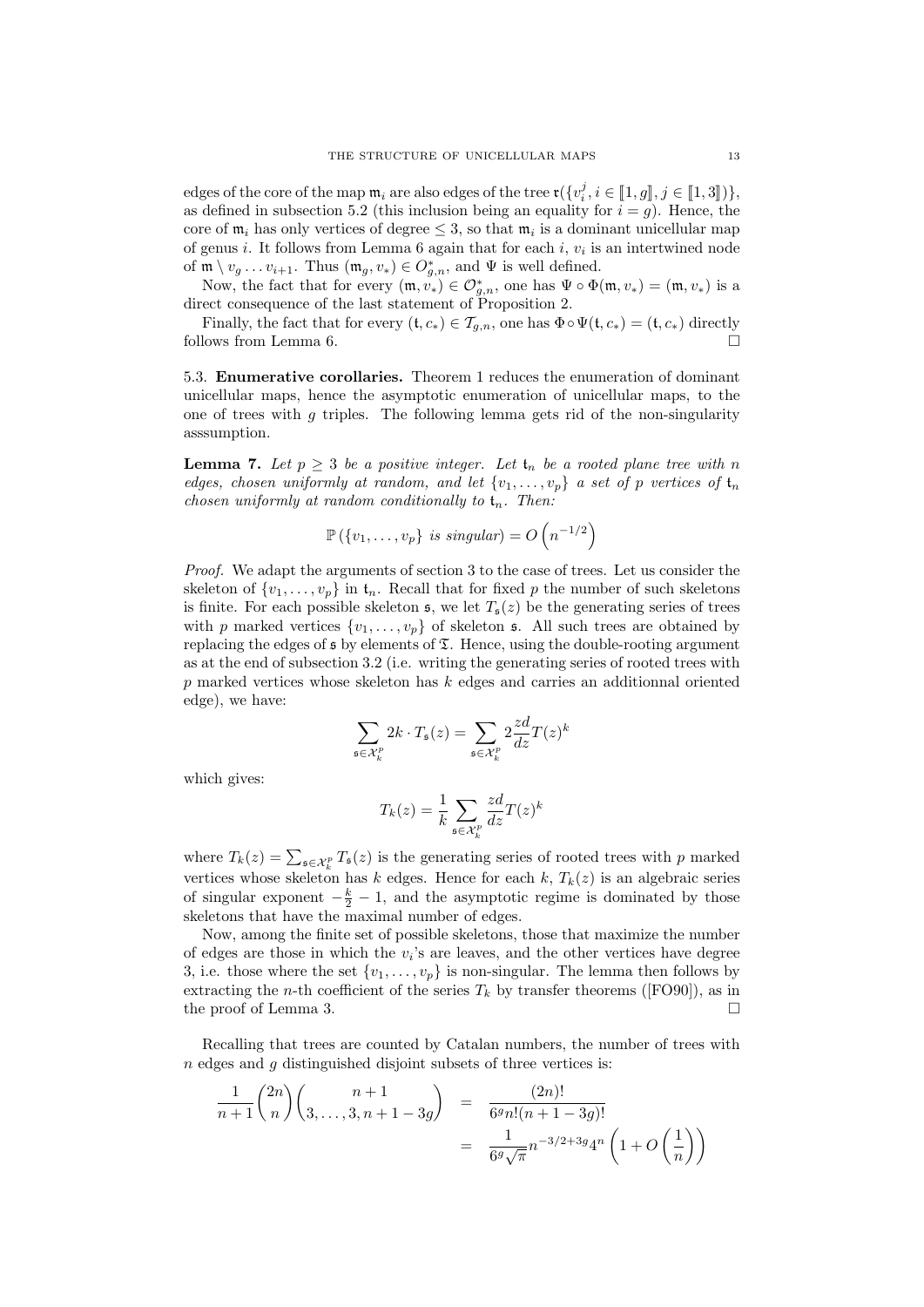Hence, from the previous lemma, the number of trees with  $g$  triples and  $n$  edges is:

(4) 
$$
|\mathcal{T}_{g,n}| = \frac{1}{6^g \sqrt{\pi}} n^{-3/2 + 3g} 4^n \left( 1 + O\left(\frac{1}{\sqrt{n}}\right) \right)
$$

Now, putting the previous results together gives:

$$
\begin{array}{rcl}\n|\mathcal{T}_{g,n}| & = & |\mathcal{O}_{g,n}^*| \text{ [Theorem 1]} \\
& = & 2^g g! \, |\mathcal{U}_{g,n}^*| \text{ [Proposition 1]} \\
& = & 2^g g! \, |\mathcal{U}_{g,n}| \left( 1 + O(n^{-1/2}) \right) \text{ [Lemma 3]} \n\end{array}
$$

and Equation 4 gives our first corollary (this result has been known for some time from other techniques, see for example [GS98]):

**Corollary 1.** Fix  $g \geq 1$ . The number of unicellular maps with n edges satisfies, when n tends to infinity:

$$
|\mathcal{U}_{g,n}|=\frac{n^{3g-\frac{3}{2}}}{12^g g!\sqrt{\pi}}4^n \left(1+O\left(\frac{1}{\sqrt{n}}\right)\right)
$$

Since we are dealing from the beginning with dominant maps, it seems unnecessary to try to get rid of Lemma 3, and to try to perform the exact enumeration of trees with  $g$  triples. Let us mention, however, a very simple case where our bijection applies and enables to perform exact enumeration. This gives an easy bijective proof of a known formula of Lehman and Walsh (precisely, the next corollary is a special case of Equation 9 in [WL72] ; see also [BV02, GS98]). A *triangulation* is a map where all faces have degree 3. Triangulations with one vertex are in bijection, by classical duality, with maps with one face and all vertices of degree 3: these maps are exactly our dominant schemes.

**Corollary 2.** Let  $\mathcal{T}_g^*$  be the set of rooted plane trees with  $6g - 3$  edges, 3g leaves and  $3g - 2$  vertices of degree 3. The bijection  $\Phi$  specializes to a bijection between the set of dominant schemes equipped with an opening sequence and the set of pairs  $(t, c_*)$ , where  $t \in \mathcal{T}_g^*$  and  $c_*$  is an ordered partition of the leaves of t in sets of three elements.

The number of dominant schemes of genus g (equivalently, of rooted triangulations of genus g with one vertex) is:

$$
|S_g^*| = \frac{2(6g-3)!}{12^g g!(3g-2)!}
$$

*Proof.* Let  $(s, v_*)$  be a dominant scheme equipped with an opening sequence, and let  $(t, c_*) = \Phi(\mathfrak{s}, v_*)$ . By definition, all the vertices of  $\mathfrak{s}$  are nodes, and have degree 3. The nodes which belong to  $v_*$  will give birth to three leaves in t, whereas the other nodes will remain vertices of degree 3 in t. Consequently, t is an element of  $\mathcal{T}_{g}^*$ . Conversely, it is clear that for any  $\mathfrak{t} \in \mathcal{T}_{g}^*$ , every partition  $c_*$  of the leaves of t in sets of three elements is non-singular. Moreover, such a pair  $t, c_*$  being given,  $\Psi(\mathfrak{t}, c_*)$  is an opened map with all vertices of degree 3, i.e. a dominant scheme with an opening sequence. This proves the first assertion of the corollary.

We now compute the cardinality of  $\mathcal{T}_{g}^{*}$ . First observe that an element of  $\mathcal{T}_{g}^{*}$ has  $2(6g-3)$  half-edges, 3g of them begin attached to a leaf. Hence counting trees which have at the same time a root and a distinguished leaf gives:

$$
3g \cdot \left| \mathcal{T}_g^* \right| = 2(6g - 3) \cdot \left| \widehat{\mathcal{T}}_g^* \right|
$$

where  $\widehat{T}_g^*$  is the set of elements of  $\mathcal{T}_g^*$  which are rooted at a leaf. Now, by removing the root edge, one easily sees that  $\hat{T}_g^*$  is in bijection with rooted binary trees with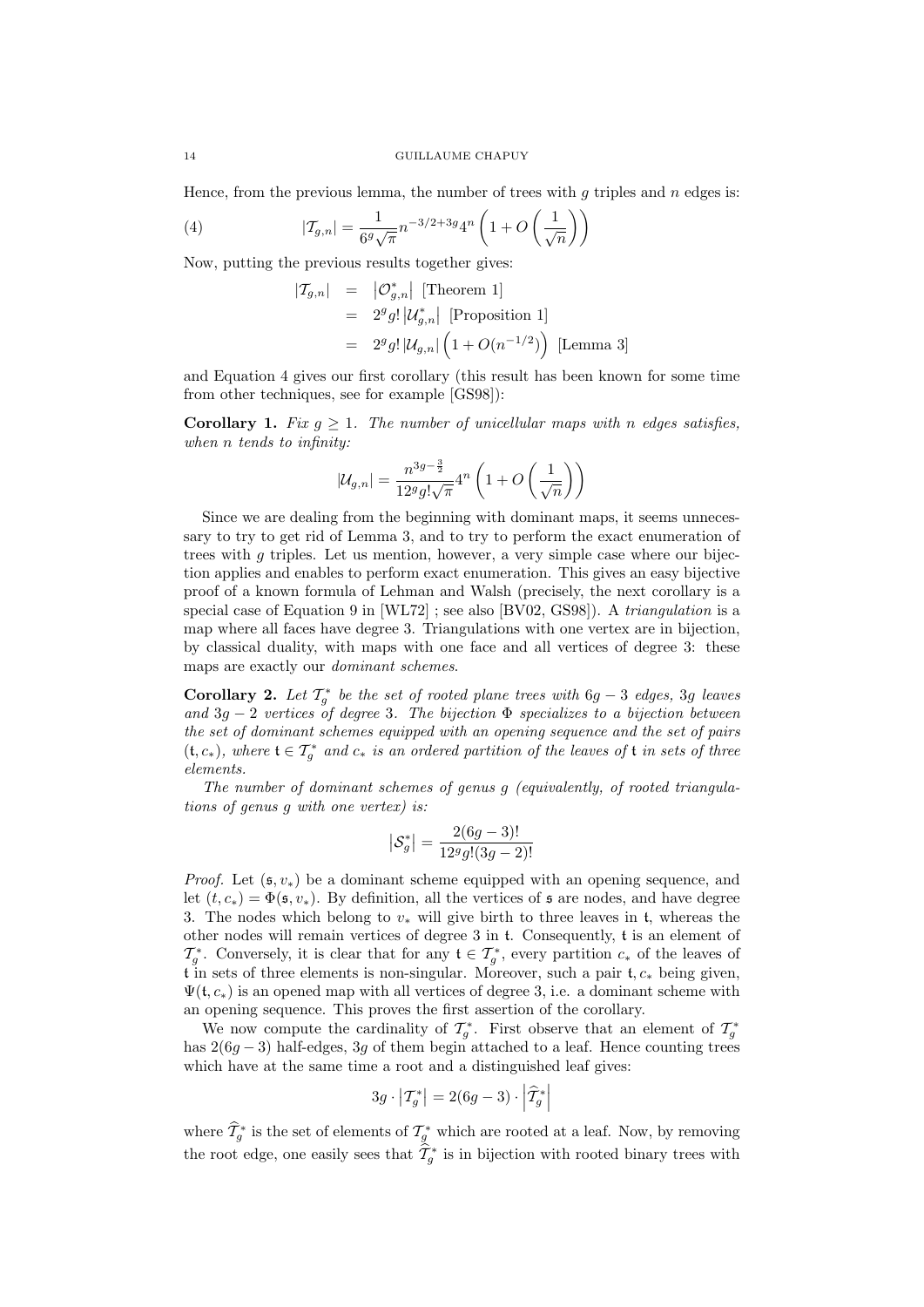$3g-2$  inner nodes (and  $6g-4$  edges), so that:  $\left|\hat{\mathcal{T}}_g^*\right| = \frac{(6g-4)!}{(3g-1)!(3g-2)!}$ . This gives:

$$
\left|\mathcal{T}_g^*\right| = \frac{2(6g-3)!}{(3g)!(3g-2)!}
$$

Finally, the number of ways to partition the leaves in sets of three elements is  $\frac{(3g)!}{(3!)^g}$ , so that the number of dominant schemes of genus g with an opening sequence is:

$$
\frac{(3g)!}{(3!)^g} \cdot |T_g^*| = \frac{2(6g-3)!}{6^g(3g-2)!}
$$

Applying Proposition 1 and dividing by  $2^g g!$  gives the second statement of the corollary.

6. The case of labelled unicelullar maps: labelled trees and ISE.

6.1. The Marcus-Schaeffer bijection and the volume constant of maps of genus g. Our interest for unicellular maps originally comes from the fact that labelled unicellular maps are in bijection with all maps. We begin with a short reminder of this fact.

**Definition 11.** A *labelled unicellular map of genus q* is a rooted unicellular map  $m$  of genus q, together with an application:

$$
l: \{ \text{vertices of } \mathfrak{m} \} \longrightarrow \mathbb{Z}
$$

such that:

i.  $l(\text{root}) = 0$ 

ii. if two vertices  $v_1$  and  $v_2$  are linked by an edge in m, then  $l(v_1) - l(v_2)$  is an element of  $\{-1, 0, +1\}.$ 

The set of labelled unicellular maps of genus g is denoted  $\mathcal{L}_q$ . The set of labelled unicellular maps of genus  $g$ , which are moreover dominant (in the sense of the previous sections) is denoted  $\mathcal{L}_g^*$ .

We also let  $\mathcal{Q}_{g,n}$  be the set of rooted bipartite quadrangulations with n faces, and  $\mathcal{Q}_{g,n}^{\bullet}$  be the set of rooted bipartite quadrangulations with n edges which carry an additional distinguished vertex. Since a quadrangulation of genus  $g$  with  $n$  faces has  $n + 2 - 2g$  vertices, one has:  $|\mathcal{Q}_{g,n}^{\bullet}| = (n + 2 - 2g)|\mathcal{Q}_{g,n}|$ . Our motivation for studying bipartite quadrangulations is the classical bijection of Tutte ([Tut63]), which says that they are in bijection with (general) rooted maps, and in particular that the number of rooted maps with  $n$  edges and genus  $q$  satisfies:

$$
|\mathcal{M}_{g,n}| = |\mathcal{Q}_{g,n}|
$$

The following theorem is a reminder of the known bijections between quadrangulations and labelled unicellular maps.

Theorem ([MS01, CMS07]). There exists a bijection:

$$
\tau: \mathcal{Q}_{g,n}^{\bullet} \longrightarrow \{0,1\} \times \mathcal{L}_{g,n}
$$

such that for every quadrangulation q of pointed vertex  $\bullet$ , and such that  $\tau(\mathfrak{q}) = (\epsilon, \mathfrak{l})$ , there is a bijection:  $\nu : \{vertices \ of \ q\} \setminus \{\bullet\} \rightarrow \{vertices \ of \ l\} \ such \ that \ for \ every$ non-root vertex v of q,  $l(\nu(v)) - \min_w \{l(\nu(w))\} + 1$  is the graph-distance between v and  $\bullet$  in q.

Moreover, one has, when n tends to infinity:

(5) 
$$
\frac{|\mathcal{L}_{g,n}^*|}{|\mathcal{L}_{g,n}|} = 1 - O\left(n^{-1/4}\right)
$$

and  $|\mathcal{Q}_{g,n}^{\bullet}| = t_g n^{\frac{5g-3}{2}} 12^n \left(1 + O\left(n^{-1/4}\right)\right)$  for some positive constant  $t_g$ .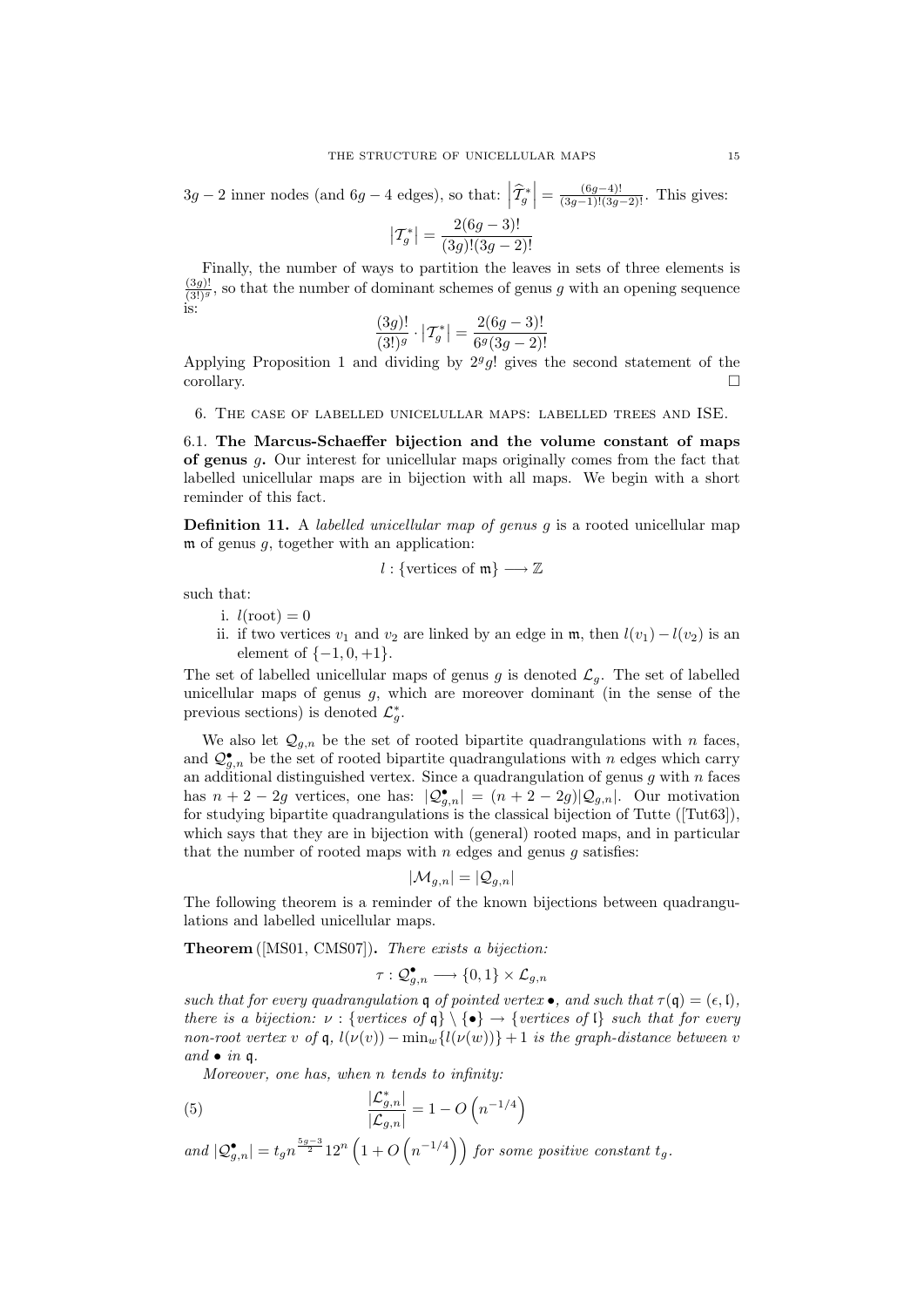#### 16 GUILLAUME CHAPUY

We call  $t<sub>g</sub>$  the volume constant of maps of genus g. Observe that we have:

(6) 
$$
|\mathcal{M}_{g,n}| \sim t_g n^{\frac{5(g-1)}{2}} 12^n.
$$

In [CMS07], an expression for  $t_q$  is found which involves a finite sum which is not easy to compute in practice. In the rest of this section, we give another proof of the last statement of the theorem that uses our bijection. In particular, we obtain another expression for the constant  $t<sub>g</sub>$ , related to random trees and ISE.

Definition 12. A labelled tree with g well-labelled triples is a tree with g triples  $(t, c_*)$ , together with an application

$$
l: \{ \text{vertices of } t \} \longrightarrow \mathbb{Z}
$$

such that:

- i.  $l(\text{root}) = 0$
- ii. if two vertices  $v_1$  and  $v_2$  are linked by an edge in t, then  $l(v_1) l(v_2)$  is an element of  $\{-1, 0, +1\}.$
- iii. for every  $i \in [\![1, g]\!]$ , if  $c_i = \{v_i^1, v_i^2, v_i^3\}$ , then  $l(v_i^1) = l(v_i^2) = l(v_i^3)$ .

 $\mathcal{W}_q$  is the set of labelled trees with g well-labelled triples.

It is clear that the bijection  $\Phi$  extends to the case of labelled unicellular maps: the only thing to check is, before gluing three vertices, that they have the same label. This is exactly done in the definition above. Hence:

Corollary 3. The applications  $\Phi$  and  $\Psi$  extend to bijections between labelled trees with g well-labelled triples and n edges, and dominant labelled unicellular maps with n edges equipped with an opening sequence. One has:

$$
|\mathcal{W}_{g,n}|=2^g g!\left|\mathcal{L}_{g,n}^*\right|
$$

A *labelled tree* is a rooted plane tree with an application  $l$  that satifies the properties  $i$  and  $ii$  of Definition 12. Equivalently, a labelled tree is a rooted plane tree with an application  $\{edges\} \longrightarrow \{-1,0,+1\}$ , which encodes the variation of the label when crossing this edge coming from the root. Since a tree has no cycle, this application has no constraint to satisfy, and the number of rooted labelled trees with *n* edges is:  $\frac{3^n}{n+1} \binom{2n}{n}$ n . In what follows, the label function of a rooted labelled tree is always denoted

**Lemma 8.** Let  $\mathcal{R}_{g,n}$  be the set of rooted labelled trees with n edges which carry (non necessarily distinct) distinguished vertices  $v_1, v_2, \ldots, v_{3g}$  such that for all  $i \in$  $\llbracket 1, q \rrbracket : l(v_{3i-2}) = l(v_{3i-1}) = l(v_{3i}).$  Then one has:

$$
|\mathcal{R}_{g,n}|=c_g n^{\frac{5g-3}{2}} 12^n \left(1+O\left(n^{-1/4}\right)\right)
$$

for some positive constant  $c_q$ .

Moreover:

$$
|\mathcal{W}_{g,n}| = \frac{|\mathcal{R}_{g,n}|}{6^g} \left(1 + O\left(n^{-1/4}\right)\right)
$$

Our proof of Lemma 8 follows the method introduced in [CMS07], where it was applied directly to labelled schemes (instead of considering trees and their skeleton). We need first another lemma:

**Lemma 9.** For all  $i \geq 0$ , let  $\mathfrak{T}_i$  be the set of triple  $(\mathfrak{t}, \nu, l)$  such that  $(\mathfrak{t}, l)$  is a rooted labelled tree,  $(t, \nu) \in \mathfrak{T}$ , and  $l(\nu) = i$ . Then the generating series  $N_i(z) =$  $\sum_{z} |t|$  satisfies:

$$
(t,\nu,l)\in\mathfrak{T}_i
$$
  
(7) 
$$
N_i(z) = (B(z) - \mathbb{1}_{i=0}) [U(z)]^i
$$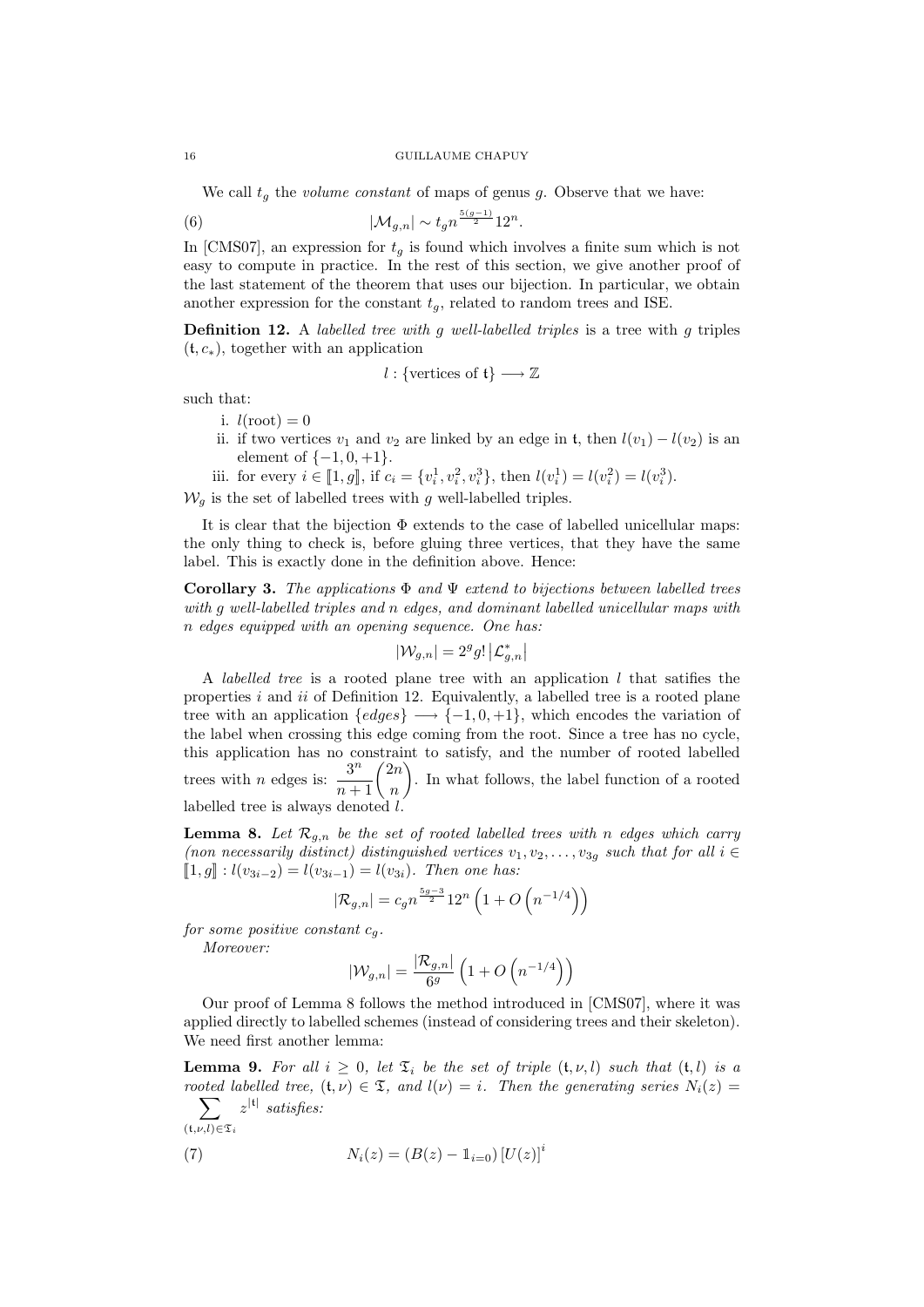where  $B$  and  $U$  are two algebraic series of radius of convergence  $1/12$ , with singular expansion at that point:

• 
$$
B(z) = C_1(1 - 12z)^{-1/4} + O(1)
$$

•  $D(z) = C_1(1 - 12z)$  +  $D(1)$ <br>•  $U(z) = 1 - C_2(1 - 12z)^{1/4} + O(\sqrt{1 - 12z})$ 

for some constants  $C_1, C_2 > 0$ .

*Proof of Lemma 8.* We admit Lemma 9. Let  $(t_n, v_*)$  be an element of  $\mathcal{R}_{g,n}$ , and let  $M = |\{l(v_i), 1 \le i \le 3g\}| - 1$ . The *labelled skeleton* of  $(\mathfrak{t}_n, v_*)$  is the pair  $(\mathfrak{s}, \lambda)$ where  $\mathfrak s$  is the (unlabelled) skeleton defined above, and  $\lambda$  is the the unique surjective application: {vertices of  $\mathfrak{s}$ }  $\longrightarrow$  [0, M] that satisfies:

(8) 
$$
l(v) > l(w) \Leftrightarrow \lambda(v) > \lambda(w)
$$
 and  $l(v) = l(w) \Leftrightarrow \lambda(v) = \lambda(w)$ 

We let  $\mathcal{Y}_k$  be the set of all pairs  $(\mathfrak{s}, \lambda)$  such that  $\mathfrak{s}$  has k edges and there exists an element of  $\mathcal{R}_q$  of labelled skeleton  $(\mathfrak{s}, \lambda)$ . Oberve that  $\mathcal{Y}_k$  is finite.

Now, let  $(s, \lambda)$  be a labelled skeleton. A *compatible labelling* of  $(s, \lambda)$  is an application l: {vertices of  $\mathfrak{s}$ }  $\longrightarrow \mathbb{N}$  that satisfies Equation 8. Observe that all such labellings are of the form:

$$
l(v) = \sum_{i=1}^{\lambda(v)} \delta_i
$$

for some  $\delta \in (\mathbb{N} \setminus \{0\})^M$ .

We will use again the double-rooting argument of subsection 3.1. We let  $R_k(z)$  be the generating series of elements of  $\mathcal{R}_q$  whose skeleton has k edges, so that  $2kR_k(z)$ is the generating series of elements of  $\mathcal{R}_q$  whose skeleton has k edges and carries an additional distinguished oriented edge. Now, all such objects can be obtained in a unique way as follows:

- first, choose a labelled skeleton  $(\mathfrak{s}, \lambda) \in \mathcal{Y}_k$
- then, choose a labelling l compatible with  $\lambda$  (equivalently, an element  $\delta \in$  $(N \setminus \{0\})^M$
- for each edge e of  $\mathfrak{s}$ , let  $l(e_+) \geq l(e_-)$  denote the labels of its two extremities. Choose a rooted labelled plane tree  $\mathfrak{t}_e \in \mathfrak{T}_{l(e_+) - l(e_-)}$ . Shift the labels of that tree by the quantity  $l(e_$ ), so that the root edge (resp. the marked vertex) of  $t_e$  has label  $l(e_+)$  (resp.  $l(e_+)$ ).
- replace each edge e by the associated tree  $t_e$ , with the convention of Figure 4.
- shift all labels in order that the root vertex has label 0.
- distinguish an oriented edge as the root of the map. The distinguished oriented edge of its skeleton is given by the root of s.

For each  $(\mathfrak{s}, \lambda) \in \mathcal{Y}_k$ , we set  $E_{\neq}^{\mathfrak{s}, \lambda} = \{$ edges of  $\mathfrak{s}, l(e_{-}) \neq l(e_{+})\}, E_{=}^{\mathfrak{s}, \lambda} = \{$ edges of  $\mathfrak{s}, l(e_{-})$  $l(e_+)$ , and  $E^{\mathfrak{s},\lambda} = E^{\mathfrak{s},\lambda}_\neq \cup E^{\mathfrak{s},\lambda}_=$ . From the construction above, the generating series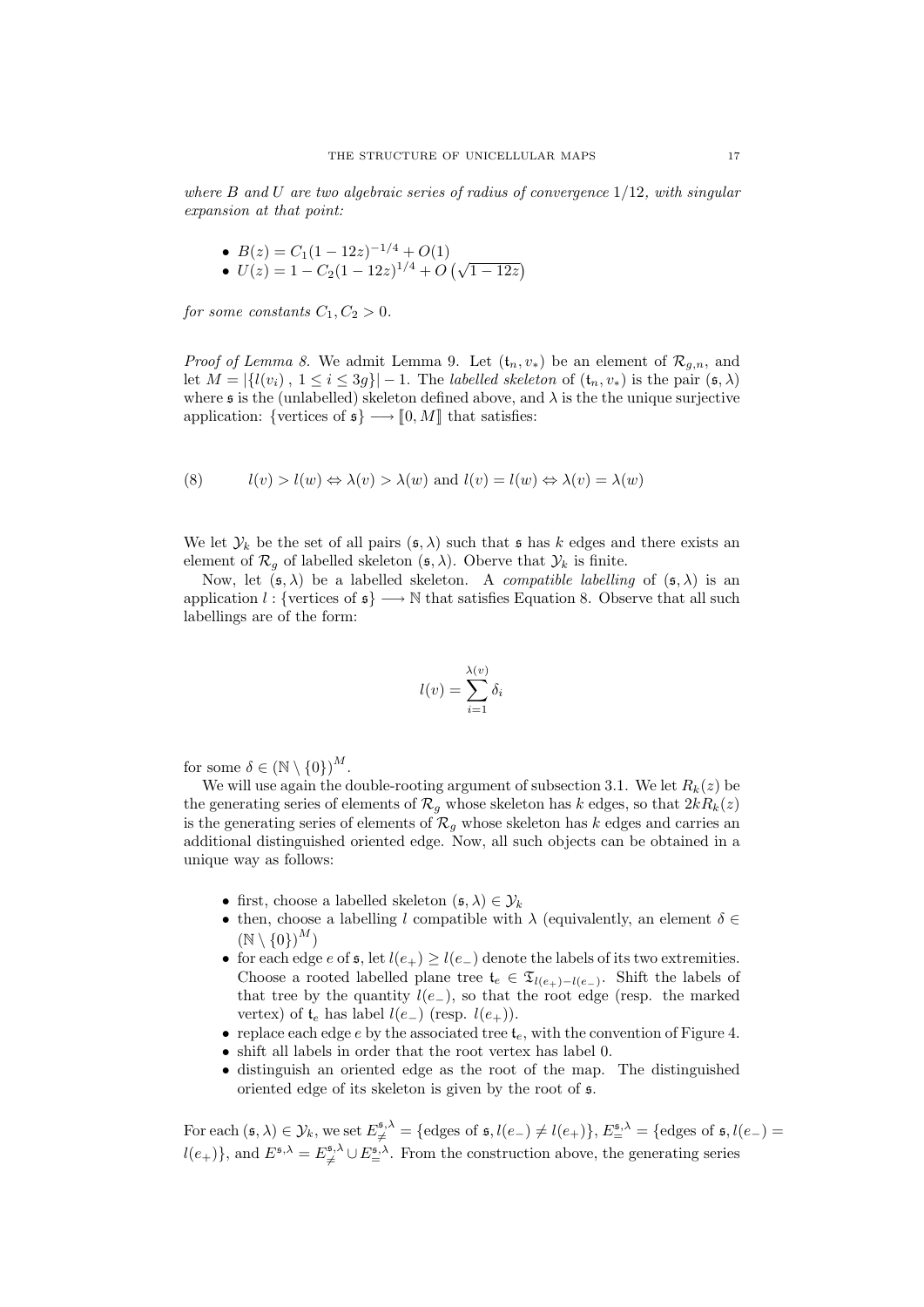$2k \cdot R_k(z)$  can be written:

$$
2k \cdot R_k(z) = 2 \cdot \frac{zd}{dz} \left( \sum_{(\mathfrak{s},\lambda) \in \mathcal{Y}_k} \sum_{l \text{ compatible}} \prod_{e \in E^{\mathfrak{s},\lambda}} N_{l(e_+) - l(e_-)}(z) \right)
$$
  
\n
$$
= 2 \cdot \frac{zd}{dz} \left( \sum_{(\mathfrak{s},\lambda) \in \mathcal{Y}_k} \sum_{l \text{ compatible}} \prod_{e \in E^{\mathfrak{s},\lambda}_{\neq}} \left( B(z)U(z)^{l(e_+) - l(e_-)} \right) \prod_{e \in E^{\mathfrak{s},\lambda}_{\neq}} (B(z) - 1) \right)
$$
  
\n
$$
= 2 \cdot \frac{zd}{dz} \left( \sum_{(\mathfrak{s},\lambda) \in \mathcal{Y}_k} B(z)^{|E_{\neq}^{\mathfrak{s},\lambda}|} (B(z) - 1)^{|E_{=}^{\mathfrak{s},\lambda}|} \sum_{\delta_1, \dots, \delta_M > 0} U(z)^{\delta_{\lambda(e_-)+1} + \dots + \delta_{\lambda(e_+)}} \right)
$$
  
\n
$$
= 2 \cdot \frac{zd}{dz} \left( \sum_{(\mathfrak{s},\lambda) \in \mathcal{Y}_k} B(z)^{|E_{\neq}^{\mathfrak{s},\lambda}|} (B(z) - 1)^{|E_{=}^{\mathfrak{s},\lambda}|} \prod_{i=1}^M \frac{U(z)^{d_i^{\mathfrak{s},\lambda}}}{1 - U(z)^{d_i^{\mathfrak{s},\lambda}}} \right)
$$

where  $d_i^{\mathfrak{s},\lambda} = |\{e \text{ edge of } \mathfrak{s} : \lambda(e_-) < i \leq \lambda(e_+)\}|$ . Observe that for all i,  $d_i^{\mathfrak{s},\lambda}$  is positive, which implies finally that  $R_k(z)$  has singular expansion:

(9) 
$$
R_k(z) = \frac{1}{k} \sum_{(\mathfrak{s}, \lambda) \in \mathcal{Y}_k} -\frac{k+M}{2} \left( \prod_i \frac{1}{d_i^{\mathfrak{s}, \lambda}} \right) C_1^k C_2^M (1 - 4z)^{-\frac{k+M}{4} - 1}
$$
  

$$
+ O\left( (1 - 4z)^{-\frac{k+M}{4} - \frac{3}{4}} \right)
$$

(10) 
$$
+O\left((1-4z)^{-\frac{k+M}{4}-\frac{3}{4}}\right)
$$

The greatest contribution is therefore realized by elements of  $\mathcal{R}_q$  whose skeleton maximizes the quantity  $k + M$ . Now, the maximal value of k is  $6q - 3$ : it is reached when the skeleton is a tree in which all the  $v_i$ 's are distinct and have degree 1, while the other vertices have degree 3. The maximal value of  $M + 1$  is  $4g - 2$ , and is reached when all the labels are distinct (the  $3g - 2$  labels of the inner nodes, plus the g labels of the marked vertices). Hence the maximal value of  $k + M$  is  $10g - 6$ , which corresponds to a critical exponent  $\frac{1}{2} - \frac{5}{2}g$ .

One the one hand, this implies with transfer theorems ([FO90]) that:

$$
|\mathcal{R}_{g,n}|=c_g n^{\frac{5g-3}{2}} 12^n \left(1+O\left(n^{-1/4}\right)\right)\textrm{, where }c_g=\frac{C_1^{6g-1}C_2^{4g-1}}{\Gamma\left(\frac{5g-1}{2}\right)}\sum_{\mathfrak{s},\lambda}\frac{1}{|\mathfrak{s}|}\prod_i\frac{1}{d_i}
$$

and the sum is taken over those  $(\mathfrak{s}, \lambda)$  for which  $k + M = 10g - 6$ .

One the other hand, the dominating terms exactly correspond to the case where  $\{v_1, \ldots, v_{3g}\}\$  has cardinality 3g and is non-singular. Up to forgetting the order of the vertices of each triple  $\{v_{3i-2}, v_{3i-1}, v_{3i}\}$  (which induces a factor  $\frac{1}{(3!)^g}$ ) these are the elements of  $\mathcal{W}_g$ . Since the asymptotic expansions involve only exponents which are multiple of  $\frac{1}{4}$ , the second statement of the lemma follows by transfer theorems.  $\Box$ 

*Proof of Lemma 9.* A *Motzkin walk of increment i* is a finite walk on the integers, starting at 0, having steps in  $\{-1, 0, +1\}$  and ending at position *i*. All elements of  $\mathfrak{T}_i$  can be constructed in a unique way as follows. First, choose a Motzkin walk of increment i (if  $i = 0$  it has to have positive length). If this walk has m steps, draw a chain of  $m + 1$  vertices linked by m edges, and assign to the j-th vertex of the chain the j-th label of the walk. Finally, attach one planar labelled tree on each of the  $2m$  corners of this walks. The first edge (resp. the last vertex) of the chain gives the root (resp. the marked vertex) of the obtained tree. Hence, if  $M_i(t)$  is the generating series of Motzkin walks of increment *i*, one has:  $N_i(z) = M_i(zC(z)^2)$ where  $C(z) = \frac{1-\sqrt{1-12z}}{6z}$  is the generating series of rooted labelled trees.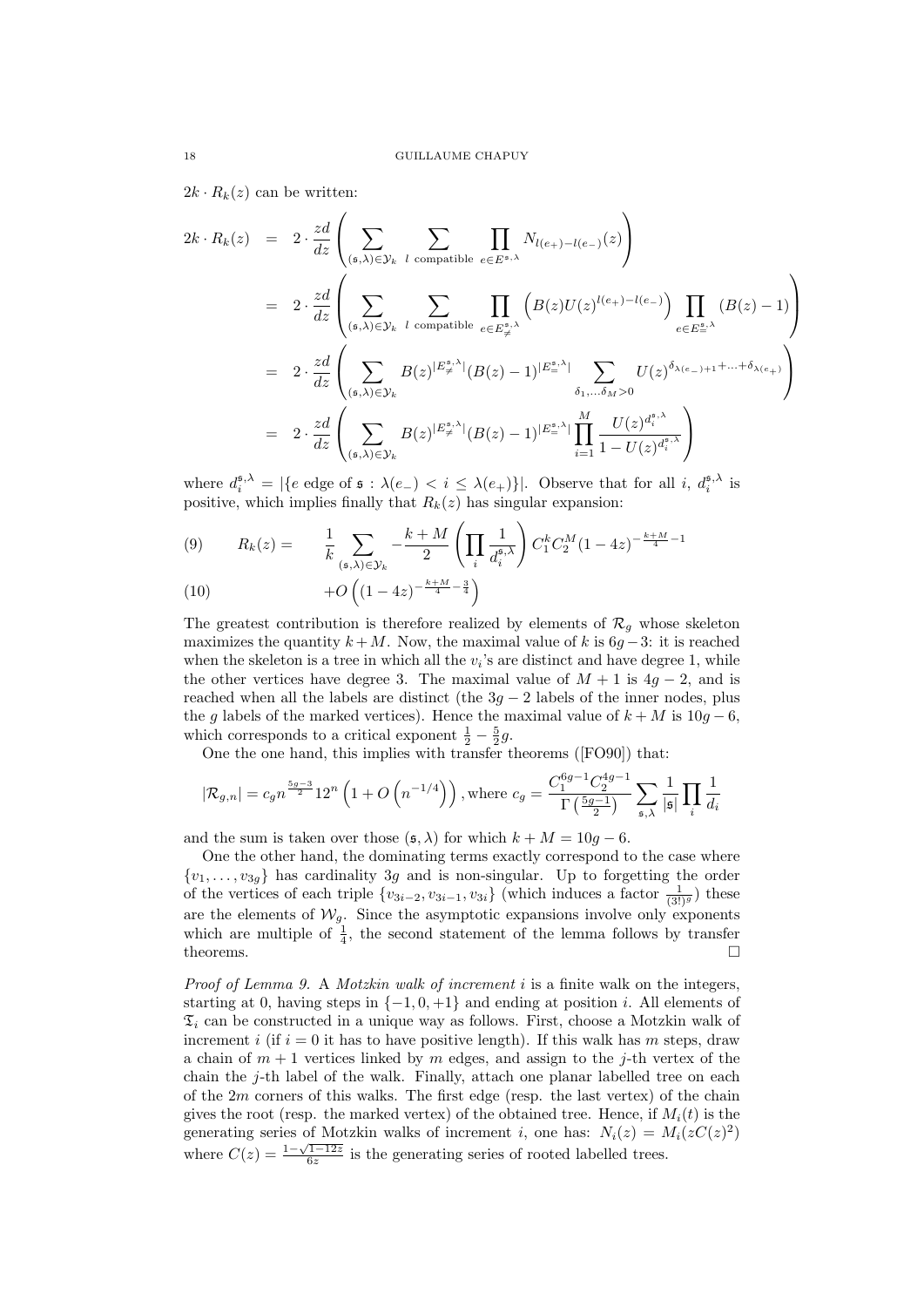An excursion is a Motzkin walk of increment 0 that takes its values in N. Thanks to a decomposition at the first return to 0, the generating series  $E(t)$  of excursions satisfies:  $E(t) = 1 + tE(t) + t^2 E(t)^2$ . Moreover, decomposing a walk at its passages at 0, one sees that the series  $M_0$  is related to E by:  $M_0(t) = \frac{1}{1 - t - 2t^2 E(t)}$ . Then,  $M_i$  is easily computed thanks to a last passage decomposition:

$$
M_i(t) = M_0(t)[tE(t)]^i
$$

Hence we have proved Equation 7, with:  $t(z) = zC(z)^2$ ,  $B(z) = M_0(t(z))$ , and  $U(z) = t(z)E(t(z))$ . Observe the term  $-\mathbb{1}_{i=0}$ , which we need to exclude the case of the empty walk, which is counted in the series  $M_0$  but is irrelevant in our decomposition, since in an element of  $\mathfrak T$  the marked vertex and the root cannot coincide. Now, a computation gives:

$$
U(t) = \frac{1 - t - \sqrt{(t+1)(1-3t)}}{2t}
$$
 and  $M_0 = [(t+1)(1-3t)]^{-1/2}$ 

Finally, we have  $1 - 3t(z) = 2\sqrt{1 - 12z} + O(1 - 12z)$ , which ends the proof of the lemma, giving  $C_1 = \frac{\sqrt{3}}{2\sqrt{3}}$  $\frac{\sqrt{3}}{2\sqrt{2}}$  and  $C_2 =$ √  $\overline{6}$ .

Recall that we have from Corollary 3:  $\left|\mathcal{L}_{g,n}^{*}\right| = \frac{1}{2g}$  $\frac{1}{2^{g}g!}|\mathcal{W}_{g,n}|$  so that the lemma implies:

$$
\left|\mathcal{L}^*_{g,n}\right|=\frac{c_g}{12^g g!}n^{\frac{5g-3}{2}}12^n\left(1+O\left(n^{-1/4}\right)\right)
$$

We now express the constant  $c_g$  in terms of labelled trees. Let  $t_n$  be a random rooted labelled plane tree with  $n$  edges chosen uniformly at random, and let  $v_1, v_2, \ldots, v_{3q}$  be 3g vertices of  $t_n$  chosen independently and uniformly at random. Then one has by definition of the uniform probability:

$$
\mathbb{P}\Big(\forall i \in [1, g]: l(v_{3i-2}) = l(v_{3i-1}) = l(v_{3i})\Big) = |\mathcal{R}_{g,n}| \left[\frac{3^n}{n+1} {2n \choose n} \cdot n^{3g}\right]^{-1}
$$

$$
= c_g \sqrt{\pi} \cdot n^{-g/2} \left(1 + O\left(n^{-1/4}\right)\right)
$$

This gives our second Theorem, linking the volume constant  $t_q$  to random trees:

**Theorem 2.** Let  $t_n$  be a random rooted labelled plane tree with n edges chosen uniformly at random, and let  $v_1, v_2, \ldots, v_{3g}$  be 3g vertices of  $\mathfrak{t}_n$  chosen independently and uniformly at random. Then we have

(11) 
$$
t_g = \frac{2}{12^g g! \sqrt{\pi}} \lim_{n \to \infty} n^{g/2} \mathbb{P}(\forall i \in [1, g] : l(v_{3i-2}) = l(v_{3i-1}) = l(v_{3i})
$$

where  $t_q$  is the volume constant defined by Equation 6.

6.2. Expressing the asymptotic number of maps in terms of ISE.. We now relate the constant  $t<sub>g</sub>$  to the random measure ISE, which is well-known to appear as a natural limit of many classes of random labelled trees models. The ISE (for Integrated Superbrownian Excursion) is introduced in [Ald93]. We follow the notation in [BMJ06].

Let  $\mathfrak{t}_n$  be a labelled tree with n edges chosen uniformly at random. For all  $k \in \mathbb{Z}$ we note  $X_n(k)$  the (random) number of nodes of  $t_n$  of label k. Now, let as before  $v_1, v_2, \ldots, v_{3g}$  be 3g vertices of  $t_n$  chosen independently and uniformly at random.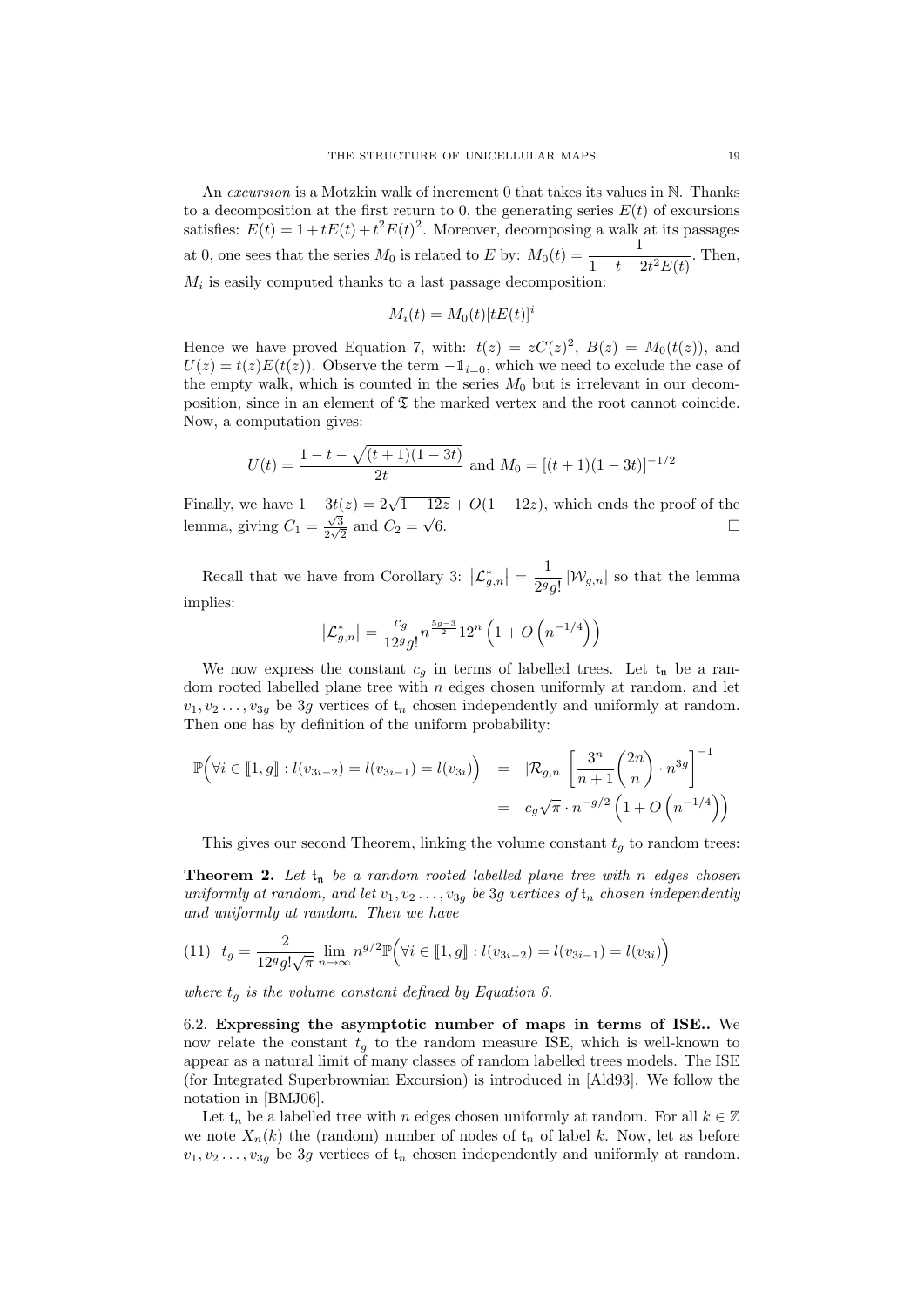We have:

(12) 
$$
\mathbb{P}\Big(\forall i \in [1, g] : l(v_{3i-2}) = l(v_{3i-1}) = l(v_{3i})\Big)
$$

(13) 
$$
= \mathbb{E}\left[\mathbb{P}\left(\forall i \in [1,g]: l(v_{3i-2}) = l(v_{3i-1}) = l(v_{3i}) \middle| \mathfrak{t}_n\right)\right]
$$

(14) 
$$
= \mathbb{E}\left[\left(\frac{\sum_{k\in\mathbb{Z}}X_n(k)^3}{(n+1)^3}\right)^g\right]
$$

We let  $f_n := \left( \frac{X_n\left( [\gamma^{-1} n^{1/4} x] \right)}{x_n^{3/4}} \right)$  $\gamma n^{3/4}$  $\setminus$ x∈R , where [·] denotes the integer part, and

where  $\gamma = 2^{-1/4}3^{1/2}$ . The function  $f_n$  is an element of the set  $\mathcal{D}_0(\mathbb{R})$  of cadlage functions on  $\mathbb R$  (i.e. right-continuous functions with left-hand limits) which tend to 0 at  $\pm \infty$ . We equip the set  $\mathcal{D}_0(\mathbb{R})$  with the topology of the uniform norm, denoted ||.||. The following theorem is due to Bousquet-Mélou and Janson:

**Theorem** ([BMJ06]). Let  $\mu_{\text{ISE}}$  be the 1-dimensional ISE measure. Then  $\mu_{\text{ISE}}$  has almost surely a continuous density  $f_{\text{ISE}}(x)$ . Moreover one has when n tends to infinity:

$$
(15) \t\t f_n(x) \longrightarrow f_{\text{ISE}}(x)
$$

in the sense of weak convergence in the space  $\mathcal{D}_0(\mathbb{R})$  equipped with the uniform topology.

Remark. In the paper [BMJ06], the theorem is not stated exactly in this form. Precisely, it is shown that  $g_n(x) \to f_{\text{ISE}}(x)$ , where  $g_n$  is the affine by parts process that coincides with  $f_n$  at each point x of the form  $\frac{j}{\gamma^{-1}n^{1/4}}$  for integer j, and which is affine on the intervals between these points. But since  $||f_n - g_n|| \leq w_{g_n}(\gamma n^{-1/4}),$ where  $w_{g_n}$  is the modulus of continuity of  $g_n$ , and since it is shown in [BMJ06] that  $f_{\text{ISE}}$  has almost surely compact support, the theorem, as stated here, follows easily.

We can now express the constant  $t_q$  as a functional of ISE:

**Theorem 3.** The constant  $t_q$  can be expressed as follows:

$$
t_g = \frac{2}{2^{5g/2}g!\sqrt{\pi}} \mathbb{E}\left[\left(\int_{-\infty}^{\infty} f_{\text{ISE}}(x)^3 dx\right)^g\right]
$$

We let  $W_n = \int_{0}^{\infty}$  $\int_{-\infty}^{\infty} f_n(x)^3 dx$  and  $W = \int_{-\infty}^{\infty}$  $\int_{-\infty} f_{\text{ISE}}(x)^3 dx$ . Observe that we have  $W_n = \frac{1}{\gamma^2 n^{5/2}} \sum_{k \in \mathbb{Z}} X_n(k)^3$ , so we obtain from Theorem 2 and Equations 12–14:

(16) 
$$
t_g = \frac{2 \cdot \gamma^{2g}}{12^g g! \sqrt{\pi}} \lim_{n \to \infty} \mathbb{E}\left[W_n^g\right],
$$

which, in passing, proves that the limit exists and is finite. Theorem 3 is therefore a direct consequence of the following lemma:

**Lemma 10.** For all  $q \in \mathbb{N}$ , one has when n tends to infinity:

$$
\mathbb{E}\left[W_n^g\right]\longrightarrow \mathbb{E}\left[W^g\right]<\infty
$$

Proof of Lemma 10.

• We first show that  $W_n$  converges weakly to W. Indeed, if F is a bounded continuous real function, one has for every  $m > 0$ :

$$
|\mathbb{E}\left[F(W_n)\right] - \mathbb{E}\left[F(W)\right]| \leq \left|\mathbb{E}\left[F\left(\int_{-m}^m f_n(x)^3 dx\right)\right] - \mathbb{E}\left[F\left(\int_{-m}^m f_{\text{ISE}}(x)^3 dx\right)\right]\right|
$$
  
+2||F|| \cdot \mathbb{P}\left(\text{supp}(f) \nsubseteq [-m, m]\right) + 2||F|| \cdot \mathbb{P}\left(\text{supp}(f\_n) \nsubseteq [-m, m]\right)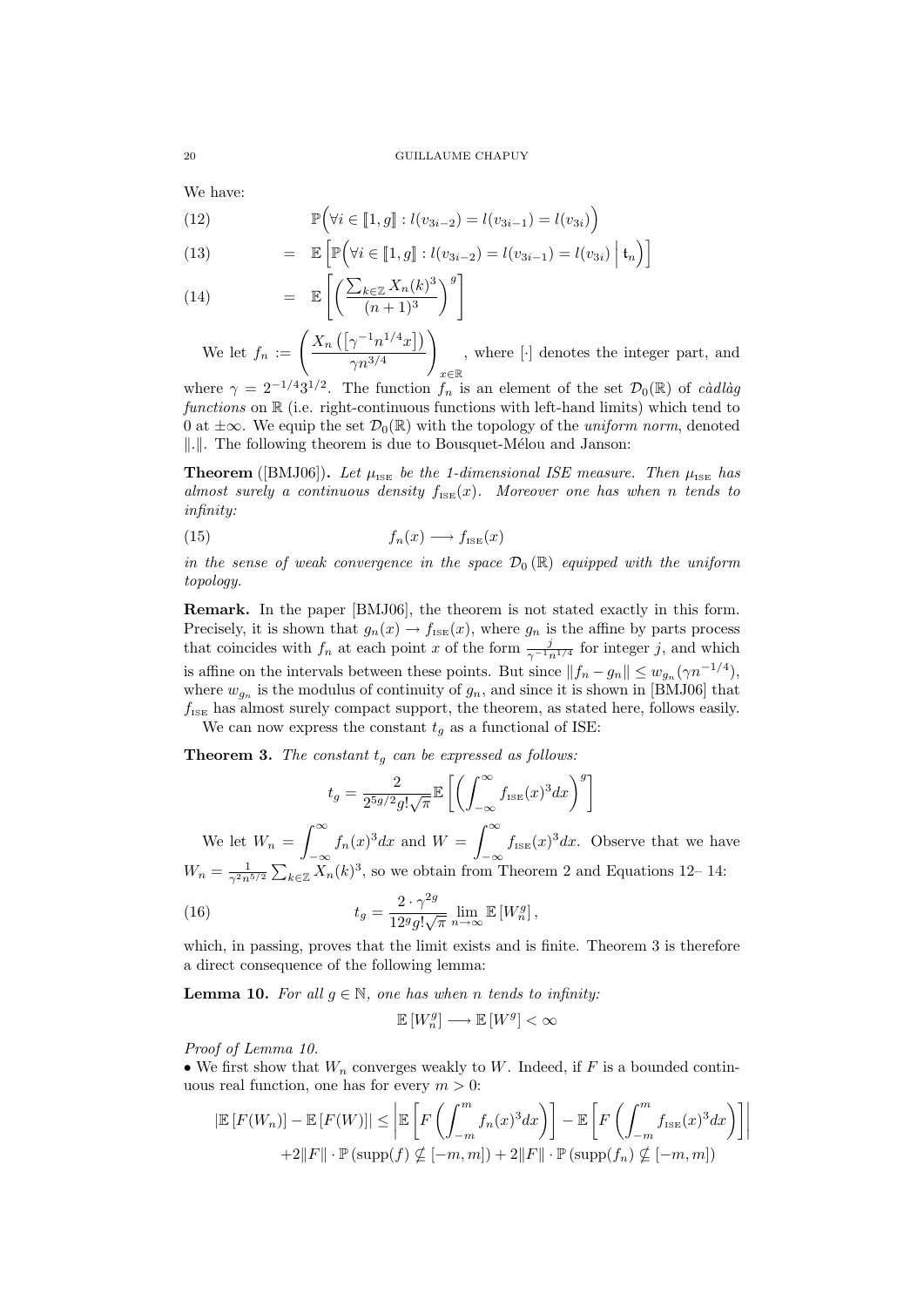where for any real function g, supp(g) denotes the support of g. Now, it follows from the results of [CS04] on the convergence of the support of ISE that for all  $\epsilon > 0$ , there exists  $m > 0$  such that the second and third terms are smaller than  $\epsilon$  (for all *n*). Moreover, since the mapping  $g$  →  $\int_{-m}^{m} g(x)^3 dx$  is continuous with respect to the uniform norm on  $\mathcal{D}_0$ , the weak convergence of  $f_n$  to  $f_{\text{ISE}}$  (Theorem [BMJ06]) implies that for n large enough, the first term is also smaller than  $\epsilon$ . Hence  $\left| \mathbb{E}[F(W_n)] - \mathbb{E}[F(W)] \right| \leq 3\epsilon$  for n large enough, i.e.  $W_n$  converges weakly to W.

• Again, we fix  $\epsilon > 0$ . We know from Equation 16 that for all K,  $\mathbb{E}\left[W_n^K\right]$  tends to a *finite* value  $w_K$  when n tends to infinity. Now, we have:

$$
\mathbb{E}[W^g] = \lim_{M} \mathbb{E}[W^g \wedge M] \quad \text{[monotone convergence]}
$$
\n
$$
= \lim_{M} \lim_{n} \mathbb{E}[W_n^g \wedge M] \quad [W_n \text{ converges weakly to } W]
$$
\n
$$
\leq w_g < \infty.
$$

In particular, this implies that the quantity  $\mathbb{E}[W^g \mathbb{1}_{W > L}]$  tends to 0 when L tends to infinity. Moreover, we have from Chebichev inequality  $\mathbb{E}[W_n^g 1_{W_n>L}] \leq \frac{1}{L} \mathbb{E}[W_n^{g+1}]$ which, for fixed L, is smaller than  $\frac{1+w_{g+1}}{L}$  for n large enough.

We now fix L large enough so that both  $\mathbb{E}[W^g \mathbb{1}_{W > L}]$  and  $\frac{1+w_{g+1}}{L}$  are smaller than  $\epsilon$ . Up to replacing L by a greater value, we can assume that L is not an atom of the law of W (should there be any). Then the fact that  $W_n$  converges weakly to W implies that  $\left| \mathbb{E} \left[ W_n^g \mathbb{1}_{W_n \leq L} \right] - \mathbb{E} \left[ W^g \mathbb{1}_{W \leq L} \right] \right|$  is smaller than  $\epsilon$  for n large enough. Putting the three terms together, we obtain that for  $n$  large enough,  $\left| \mathbb{E} \left[ W_n^g \right] - \mathbb{E} \left[ W^g \right] \right|$  is smaller than  $3\epsilon$ , and the lemma is proved.

### 7. Convergence of the profile

A consequence of our bijection is an explicit characterisation of the limiting profile and radius of bipartite quadrangulations of genus g in terms of ISE.

Fix  $g \geq 1$ . For  $n \geq 0$ , let  $q_n$  be a rooted and pointed bipartite quadrangulation of genus g with n faces, chosen uniformly at random. For all k and n, let  $Y_n(k)$  be the number of vertices of  $q_n$  at graph distance k from the pointed vertex. For all n, define the probability measure:

$$
\mathfrak{p}_{q_n}=\frac{1}{n+2-2g}\sum_{k=0}^{\infty}Y_n(k)\delta_{\gamma n^{-1/4}k}
$$

where  $\delta_x$  is the Dirac measure at x. The probability measure  $\mathfrak{p}_{q_n}$  is called the profile of  $q_n$ . It is a random variable with values in the space  $\mathcal{M}_1$  of all probability measures on  $\mathbb R$ . The space  $\mathcal M_1$  is equipped with the topology of weak convergence.

The quantity  $a_n = \max\{k, Y_n(k) \neq 0\}$  is called the *radius* of  $q_n$ .

7.1. Statement of the limit theorem. Let  $l$  and  $r$  be, respectively, the left and right bounds of the support of ISE:

 $[l, r] = \bigcap \{I, I \text{ interval such that } \mu_{\text{ISE}}(I) = 1\}.$ 

Recall that  $l$  and  $r$  are almost surely finite ([BMJ06]). The shifted ISE measure is the probability measure  $\overline{\mu}_{\text{ISE}}$  defined (almost surely) by:

$$
\int_{\mathbb{R}} h(x) d\overline{\mu}_{\text{ISE}}(x) = \int_{\mathbb{R}} h(x-l) d\mu_{\text{ISE}}(x)
$$

for all bounded continuous  $h : \mathbb{R} \to \mathbb{R}$ . We let  $\overline{\mathcal{L}}_{\text{ISE}}$  be the law of  $\overline{\mu}_{\text{ISE}}$  on  $\mathcal{M}_1$ . If a probability measure  $\mu \in \mathcal{M}_1$  has a continuous density  $f_{\mu}$  with compact support,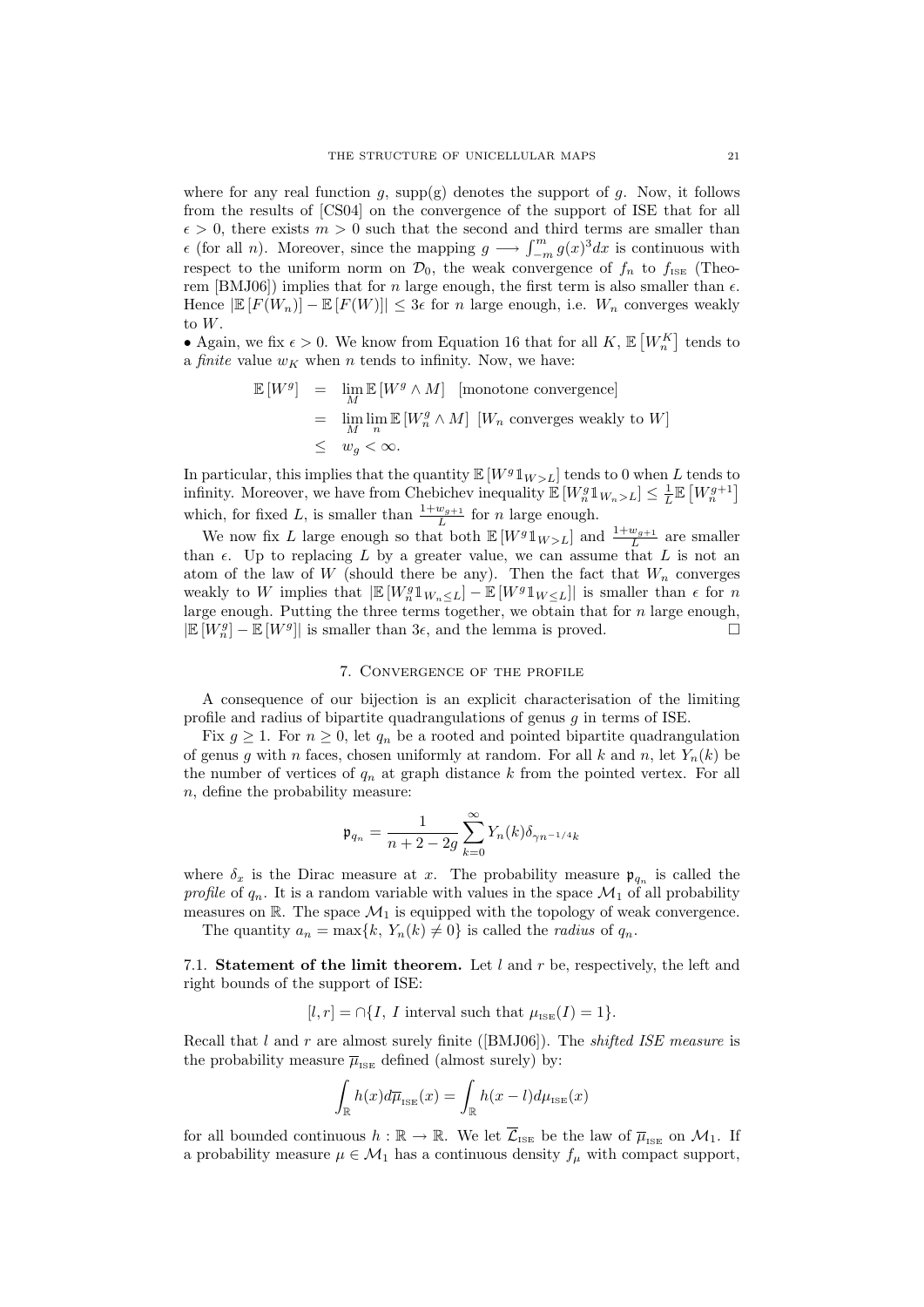we set:

$$
W(\mu) = \int_{\mathbb{R}} f_{\mu}(x)^{3} dx
$$

Observe that  $W(\overline{\mu}_{\text{ISE}})$  is well-defined and finite, almost surely.

**Definition 13.** We define the probability measure  $\mathcal{L}^g$  on  $\mathcal{M}_1$  by the relation:

$$
d\mathcal{L}^g(\mu) = \frac{1}{Z_g} W(\mu)^g d\overline{\mathcal{L}}_{\text{ISE}}(\mu)
$$

where  $Z_g = \mathbb{E}[W(\mu_{\text{ISE}})^g].$ 

In others terms,  $\mathcal{L}^g$  is such that, for all bounded and continuous functionals h:  $\mathcal{M}_1 \rightarrow \mathbb{R}$ , one has:

$$
\int_{\mathcal{M}_1} h(\mu) d\mathcal{L}^g(\mu) = \frac{1}{Z_g} \int_{\mathcal{M}_1} h(\mu) W(\mu)^g d\overline{\mathcal{L}}_{\text{ISE}}(\mu)
$$

Our last theorem characterizes the profile of large bipartite pointed quadrangulations:

**Theorem 4.** When n tends to infinity, the law  $\mathcal{L}_n^g$  of  $\mathfrak{p}_{q_n}$  converges to  $\mathcal{L}^g$ , in the sense of weak convergence with respect to the topology of weak convergence on  $\mathcal{M}_1$ . Moreover, let  $\mu^g$  be a random element of  $\mathcal{M}_1$  with law  $\mathcal{L}^g$ , and let

$$
a = \min\{|I|, I \text{ interval s.t. } \mu^g(I) = 1\}
$$

be the range of  $\mu^g$ . Then a is almost surely positive and finite, and the normalized radius  $\frac{a_n}{\gamma^{-1}n^{1/4}}$  converges in law to a.

The rest of this section is devoted to the proof of the theorem. For details on the convergence of probability measures, we refer the reader to [Bil68].

7.2. **Proof of Theorem 4.** For any bounded continuous real function  $h$ , and probability measure  $\nu \in \mathcal{M}_1$ , we note  $\langle h, \nu \rangle = \int_{\mathbb{R}} h(x) \nu(dx)$ . Then, in order to prove that  $\mathcal{L}_n^g$  converges to  $\mathcal{L}^g$ , it is sufficient to prove that  $\langle h, \mathfrak{p}_{\mathfrak{q}_n} \rangle$  converges in distribution to  $\langle h, \mu^g \rangle$  for every bounded continuous function h (see for example [Kal97, p. 264]). Moreover, it is sufficient to take h in a countable dense subset of the set of all continuous bounded functions on  $\mathbb R$  (this, to avoid problems handling events of null probability in forthcoming uses of Skorokhod's representation theorem). We fix such a function  $h$ .

Now, in order to to prove that  $\langle h, \mathfrak{p}_{\mathfrak{q}_n} \rangle$  converges in ditribution to  $\langle h, \mu^g \rangle$ , it is sufficient to prove that

(17) 
$$
\mathbb{E}\left[H(\langle h, \mathfrak{p}_{\mathfrak{q}_n}\rangle)\right] \to \mathbb{E}\left[H(\langle h, \mu^g\rangle)\right]
$$

for all bounded *uniformly* continuous real functions  $H$  (see [Bil68]). As before, we fix such a function  $H$  in a dense countable subset of bounded uniformly continous real functions.

step 1: using the bijection. We have by definition:

$$
\begin{array}{lcl} \mathbb{E}\left[H(\langle h, \mathfrak{p}_{\mathfrak{q}_n}\rangle)\right] & = & \frac{1}{|\mathcal{Q}_{g,n}^\bullet|}\sum_{q_n\in \mathcal{Q}_{g,n}^\bullet}H(\langle h, \mathfrak{p}_{q_n}\rangle) \\ \\ & = & \frac{1}{|\mathcal{Q}_{g,n}^\bullet|}\sum_{q_n\text{dominant}}H(\langle h, \mathfrak{p}_{q_n}\rangle)\left(1+O(n^{-1/4})\right) \end{array}
$$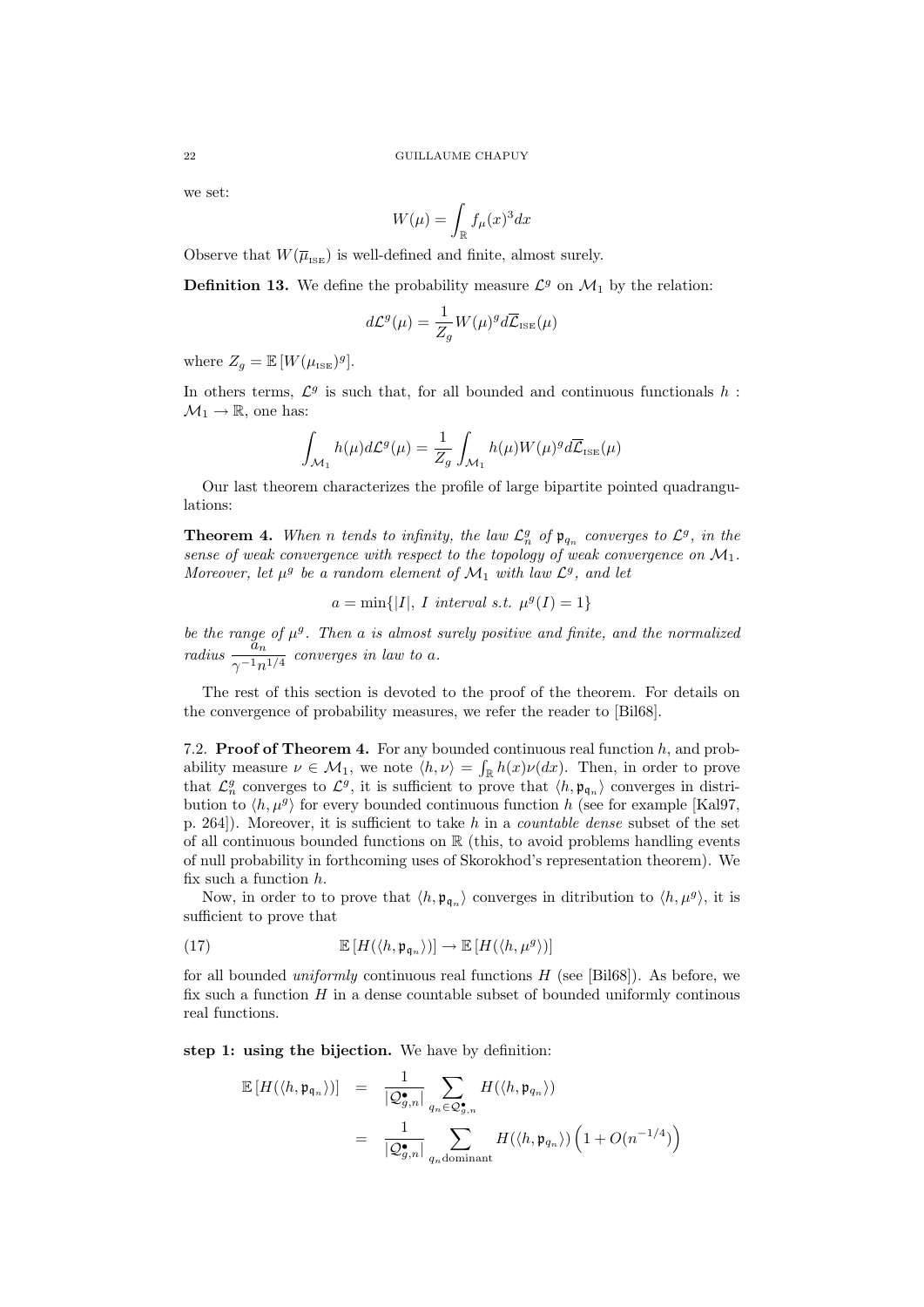where the sum is taken only on those quadrangulations whose associated labelled unicellular map is dominant (we have used Equation 5 and that  $H$  is bounded). Now, by Proposition 1,

$$
\sum_{q_n \text{dominant}} H(\langle h, \mathfrak{p}_{q_n}) \rangle = \frac{1}{2^g g!} \sum_{(q_n, v_*)} H(\langle h, \mathfrak{p}_{q_n} \rangle)
$$

where the second sum is taken over all pairs  $(q_n, v_*)$  where  $q_n$  is a dominant quadrangulation and  $v_*$  is an opening sequence of the unicellular map associated to  $q_n$ .

Thanks to Corollary 3, it is possible to reformulate this last sum in terms of labelled trees. First, if t is a labelled tree of size n we let, for all k,  $X_t(k)$  be its number of vertices of label k. We set  $\lambda_t = \inf\{k, X_t(k) \neq 0\}$  and we define the real probability measure:

$$
\mathfrak{p}_t = \frac{1}{n+1} \sum_{k=0}^{\infty} X_t (\lambda_t + k - 1) \delta_{\gamma n^{-1/4}k}
$$

Now, if  $(t, c_*)$  is an element of  $\mathcal{R}_{g,n}$ , we define the measure:

$$
\mathfrak{q}_{t,c_*} = \frac{\delta_0 - 2\sum_{i=1}^g \delta_{\gamma n^{-1/4} (l(c_i) - \lambda_t + 1)}}{n+1}.
$$

Observe that from Theorem [MS01], the measure  $\frac{n+1}{n+2-2g}(\mathfrak{p}_{t_n} + \mathfrak{q}_{t_n,c_*})$  is exactly the profile of the quadrangulation associated to  $t_n$  via our bijection and Marcus-Schaeffer's bijection. Indeed the correction measure  $\mathfrak{q}_{t_n,c_*}$  accounts first for the fact that during the gluing operation, each triple of marked vertices gives birth to only one vertex of the unicellular map (so that two vertices disappear in the operation), and then for the pointed vertex of label 0, which is not present in the labelled unicellular map, but is in the quadrangulation.

Then we have from Corollary 3:

 $q_n$ 

 $(t$ 

$$
\sum_{q_n \text{dominant}} H(\langle h, \mathfrak{p}_{q_n} \rangle) = \frac{2}{2^g g!} \sum_{(t_n, c_*) \in \mathcal{W}_{g,n}} H\left(\frac{n+1}{n+2-2g} (\langle h, \mathfrak{p}_{t_n} \rangle + \langle h, \mathfrak{q}_{t_n, c_*} \rangle) \right)
$$

Now, on the one hand, we have  $|\langle h, \mathfrak{q}_{t_n,c_*}\rangle| \leq \frac{(2g+1)\|h\|}{(n+1)}$ , so that the fact that H is uniformly continuous implies that:

$$
\sum_{\text{dominant}} H(\langle h, \mathfrak{p}_{q_n} \rangle) = \left(\frac{2}{2^g g!} \sum_{(t_n, c_*) \in \mathcal{W}_{g,n}} H(\langle h, \mathfrak{p}_{t_n} \rangle) \right) \left(1 + o(1)\right).
$$

On the other hand, using the second statement of Lemma 8 and the fact that  $H$  is bounded, we obtain:

$$
\sum_{(t_n,c_*)\in\mathcal{W}_{g,n}} H(\langle h,\mathfrak{p}_{t_n}\rangle) = \frac{1}{6^g} \sum_{(t_n,c_*)\in\mathcal{R}_{g,n}} H(\langle h,\mathfrak{p}_{t_n}\rangle) \left(1 + O(n^{-1/4})\right)
$$

Moreover, each labelled tree t corresponds to exactly  $\left(\sum_k X_t(k)^3\right)^g$  distinct elements of  $\mathcal{R}_q$ , so that:

$$
\sum_{n,c_*\in\mathcal{R}_{g,n}}H(\langle h,\mathfrak{p}_{t_n}\rangle)=\sum_{t_n \text{ labelled}}\left(\sum_{k}X_{t_n}(k)^3\right)^g H(\langle h,\mathfrak{p}_{t_n}\rangle).
$$

Putting everything together gives:

$$
\mathbb{E}\left[H(\langle h, \mathfrak{p}_{\mathfrak{q}_n}\rangle)\right] = \frac{2(1+o(1))}{12^g g! |\mathcal{Q}_{g,n}^{\bullet}|}\sum_{t_n \text{ labelled}} \left(\sum_k X_{t_n}(k)^3\right)^g H(\langle h, \mathfrak{p}_{t_n}\rangle)
$$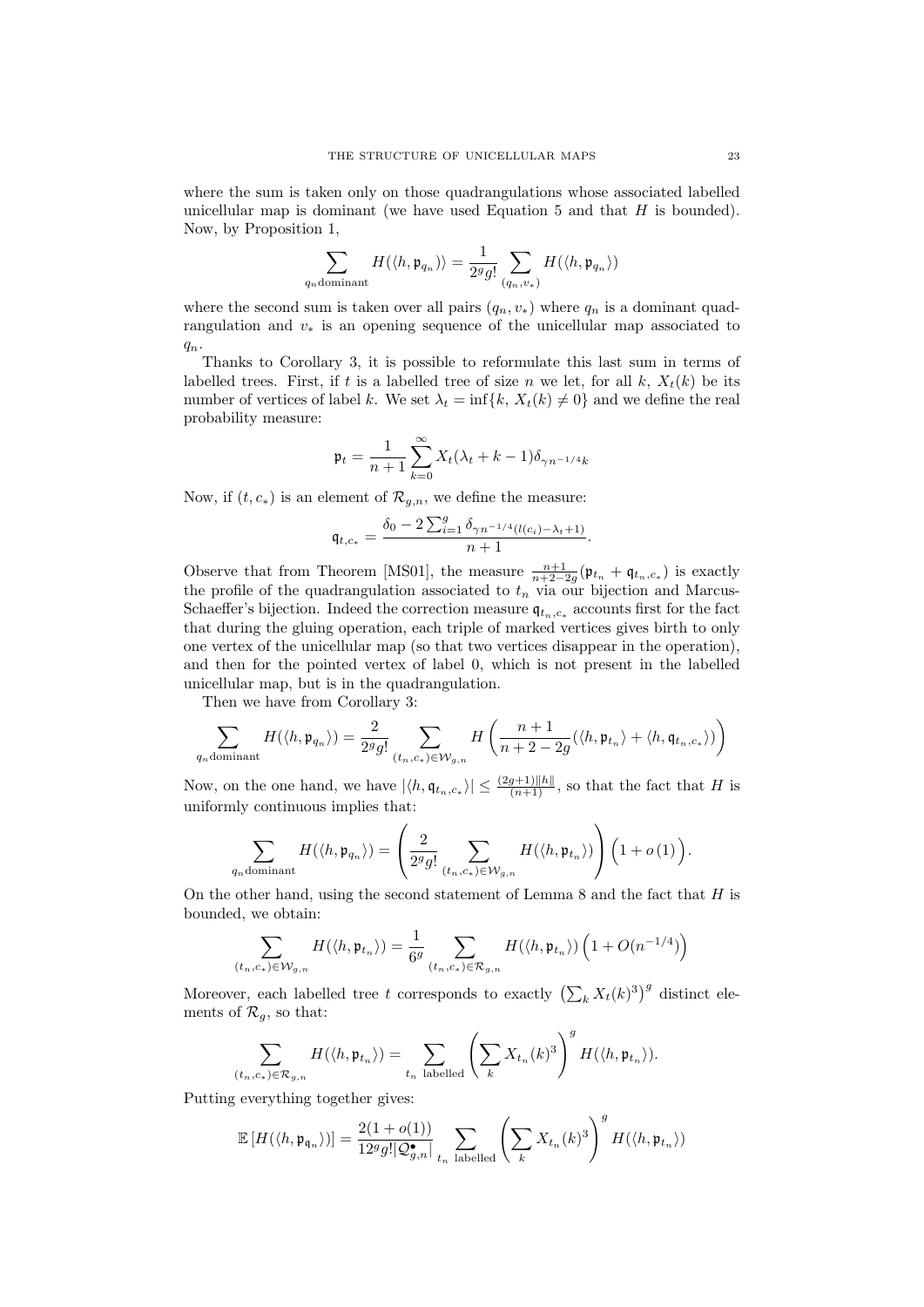Now, from the expression of  $t_g$  given in Theorem 3, we have  $|Q_{g,n}^{\bullet}| \sim \frac{2 \cdot \gamma^{2g} \cdot Z_g}{12^g g! \sqrt{\pi}}$  $\frac{2 \cdot \gamma^{2g} \cdot Z_g}{12^g g! \sqrt{\pi}} n^{\frac{5g-3}{2}} 12^n,$ whereas the total number of labelled trees is equivalent to  $\frac{2}{\sqrt{\pi}}n^{-\frac{3}{2}}12^n$  (this corresponds to  $q = 0$ ). Consequently, we can rewrite:

$$
(18)\mathbb{E}\left[H(\langle h, \mathfrak{p}_{\mathfrak{q}_n}\rangle)\right] = \frac{1}{Z_g} \frac{\sum_{t_n} \left(\frac{1}{\gamma^2 n^{5/2}} \sum_{k} X_{t_n}(k)^3\right)^g H(\langle h, \mathfrak{p}_{t_n}\rangle)}{\left|\{\text{rooted labeled trees with } n \text{ edges}\}\right|} (1+o(1))
$$

step 2: the convergence. We let, for all  $n \geq 0$ ,  $t_n$  be a rooted labelled tree chosen uniformly at random among rooted labelled trees with  $n$  edges, and we let as before:

$$
f_n(x) = \frac{X_{t_n}([\gamma^{-1}n^{1/4}x])}{\gamma n^{3/4}}, \quad x \in \mathbb{R}.
$$

We also let  $W_n = \frac{1}{\gamma^2 n^{5/2}} \sum_{n} X_n(k)^3 = \int_{-\infty}^{\infty} f_n(x)^3 dx$ . Observe that Equation 18 rewrites:

(19) 
$$
\mathbb{E}\left[H(\langle h, \mathfrak{p}_{\mathfrak{q}_n}\rangle)\right] = \lim_{n} \frac{1}{Z_g} \mathbb{E}\left[W_n{}^g H(\langle h, \mathfrak{p}_{t_n}\rangle)\right].
$$

We let  $[l_n, r_n]$  be the support of  $f_n$  (i.e.  $[l_n, r_n]$  is the intersection of all the real intervals outside which  $f_n$  is identically 0). It is known (see [CS04]) that  $l_n$  and  $r_n$ converge in law to  $r$  and  $l$ . However, we need a little more, namely to control the joint convergence of  $l_n$ ,  $r_n$  and  $f_n$ . We have:

**Lemma 11.** There exists a probability space  $(\tilde{\Omega}, \tilde{\mathcal{F}}, \tilde{P})$ , and random variables  $\tilde{f}$  and  $(\tilde{f}_n)_{n\geq 0}$  on that space, such that  $\tilde{f} =_d f_{\text{ISE}}, \tilde{f}_n =_d f_n$  and that if  $[\tilde{l}_n, \tilde{r}_n]$  and  $[\tilde{l}, \tilde{r}]$ denote respectively the support of  $\tilde{f}_n$  and  $\tilde{f}$ , then the triple  $(\tilde{f}_n, \tilde{l}_n, \tilde{r}_n)$  converges almost surely to  $(\tilde{f}, \tilde{l}, \tilde{r})$  in  $\mathcal{D}_0(\mathbb{R}) \times \mathbb{R} \times \mathbb{R}$ .

We postpone the proof of the lemma, and we continue the proof of the theorem. • First, we define the probability measure:

$$
\tilde{\mathfrak{p}}_n := \frac{1}{n+1} \sum_{k \ge 0} \gamma n^{3/4} \tilde{f}_n \left( \frac{k}{\gamma^{-1} n^{1/4}} + \tilde{l}_n \right) \delta_{\gamma n^{-1/4}(k+1)}.
$$

Then clearly, the 4-tuple  $(\tilde{f}_n, \tilde{l}_n, \tilde{r}_n, \tilde{\mathfrak{p}}_n)$  has the same law as  $(f_n, l_n, r_n, \mathfrak{p}_{t_n})$ . Moreover, if we define the probability measure  $\bar{\tilde{\mu}}$  by  $\bar{\tilde{\mu}}(dx) = \tilde{f}(x+\tilde{l})dx$ , then  $\tilde{\mathfrak{p}}_n$  converges almost surely to  $\bar{\tilde{\mu}}$  (in the sense of weak convergence). Indeed, if u is a bounded and uniformly continuous real function, one has:

$$
\langle u, \tilde{\mathfrak{p}}_n \rangle = \frac{\gamma n^{3/4}}{n+1} \sum_{k \ge 0} \tilde{f}_n \left( \frac{k}{\gamma^{-1} n^{1/4}} + \tilde{l}_n \right) u \left( \frac{k+1}{\gamma^{-1} n^{1/4}} \right)
$$
  

$$
= \frac{n}{n+1} \int_{\mathbb{R}} \tilde{f}_n(x + \tilde{l}_n) u \left( \frac{[\gamma^{-1} n^{1/4} x] + 1}{\gamma^{-1} n^{1/4}} \right) dx
$$
  

$$
= \frac{n}{n+1} \int_{\mathbb{R}} \tilde{f}_n(x) u \left( \frac{[\gamma^{-1} n^{1/4} (x - \tilde{l}_n)] + 1}{\gamma^{-1} n^{1/4}} \right) dx.
$$

Since u is uniformly continuous, and since  $\tilde{f}_n \to \tilde{f}$  and  $\tilde{l}_n \to \tilde{l}$ , almost surely, this last quantity tends almost surely to  $\int_{\mathbb{R}} \tilde{f}(x)u(x - \tilde{l})dx = \langle u, \tilde{\mu} \rangle$ . Hence, taking u along a countable dense subset of real bounded continuous functions shows that  $\tilde{\mathfrak{p}}_n$ converges a.s. to  $\overline{\tilde{\mu}}$ , as claimed.

• We let  $\tilde{W}_n := \int_{\mathbb{R}} \tilde{f}_n(x)^3 dx$  and  $\tilde{W} := \int_{\mathbb{R}} \tilde{f}(x)^3 dx$ , so that we have  $\mathbb{E}[W_n^g H(\langle h, \mathfrak{p}_{t_n} \rangle)] =$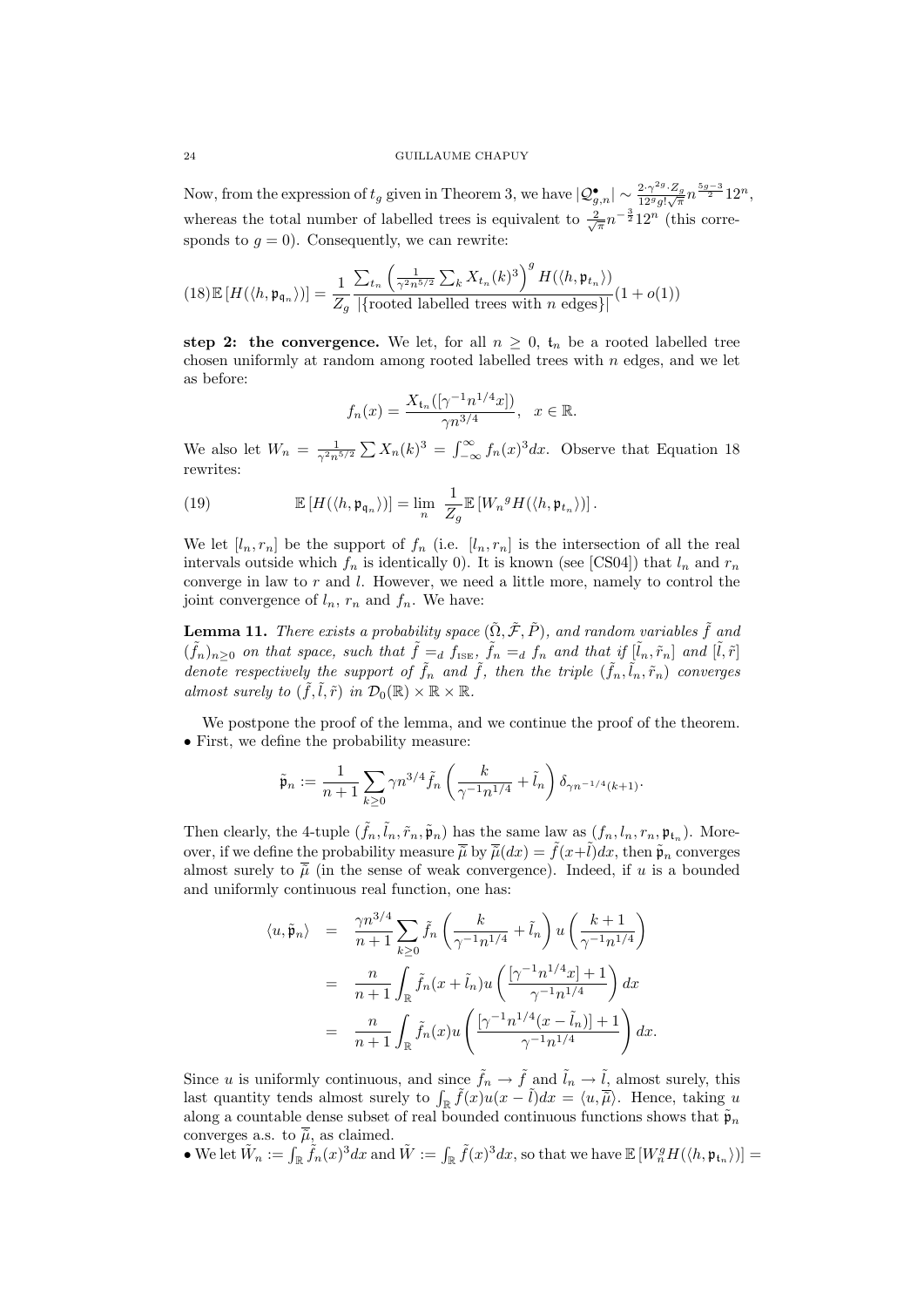$$
\mathbb{E}\left[\tilde{W}_{n}^{g}H(\langle h, \tilde{\mathfrak{p}}_{n}\rangle)\right] \text{ and } \mathbb{E}\left[W^{g}H(\langle h, \overline{\mu}_{\text{ISE}}\rangle)\right] = \mathbb{E}\left[\tilde{W}^{g}H(\langle h, \overline{\tilde{\mu}}\rangle)\right]. \text{ We now write:}
$$
\n
$$
\left|\mathbb{E}\left[\tilde{W}_{n}^{g}H(\langle h, \tilde{\mathfrak{p}}_{n}\rangle)\right] - \mathbb{E}\left[\tilde{W}^{g}H(\langle h, \overline{\tilde{\mu}}\rangle)\right]\right|
$$
\n
$$
\leq \underbrace{\left|\mathbb{E}\left[(\tilde{W}_{n}^{g} - \tilde{W}^{g})H(\langle h, \tilde{\mathfrak{p}}_{n}\rangle)\right]\right|}_{T_{1}} + \underbrace{\left|\mathbb{E}\left[\tilde{W}^{g}(H(\langle h, \tilde{\mathfrak{p}}_{n}\rangle) - H(\langle h, \overline{\tilde{\mu}}\rangle))\right]\right|}_{T_{2}}.
$$

In order to bound the first term, we write  $|T_1| \leq ||H|| \mathbb{E} \left[|\tilde{W}_n^g - \tilde{W}^g|\right]$ . This last quantity tends to 0 from the two facts that that  $\mathbb{E} \left[ \tilde{W}_n^g \right] \to \mathbb{E} \left[ \tilde{W}^g \right]$ , and that  $\tilde{W}_n$ converges almost surely to  $\tilde{W}$  (which is a direct consequence of the a.s. convergence of the triple  $(\tilde{f}_n, \tilde{t}_n, \tilde{r}_n)$ . Indeed, this follows from applying Fatou's lemma to the nonnegative random variable  $\tilde{W}_n^g + \tilde{W}^g - |\tilde{W}_n^g - \tilde{W}^g|$  (this argument is also known as Scheffe's lemma).

As for the second term  $T_2$ , it tends to 0 by dominated convergence. Indeed,  $H(\langle h, \tilde{\mathfrak{p}}_n \rangle) - H(\langle h, \tilde{\mu} \rangle)$  tends to 0 almost surely since  $\tilde{\mathfrak{p}}_n$  converges a.s. weakly to  $\tilde{\mu}$ , and moreover the integrand is bounded by  $2||H||\tilde{W}^g$ , which we know is integrable. Therefore we have proved that:

$$
\left| \mathbb{E}\left[ \tilde{W}^g H(\langle h, \overline{\tilde{\mu}} \rangle) \right] - \mathbb{E}\left[ \tilde{W}_n^g H(\langle h, \tilde{\mathfrak{p}}_n \rangle) \right] \right| \longrightarrow 0,
$$

which, together with Equation 19, gives Equation 17. This proves (up to Lemma 11) the convergence of  $\mathcal{L}_n^g$  to  $\mathcal{L}^g$ . The proof of convergence of the radius goes along the same lines.

7.3. Proof of Lemma 11. From [BMJ06], we know that  $f_n$  converges to  $f_{\text{ISE}}$  in distribution, and from [CS04], that  $l_n$  and  $r_n$  converge respectively to l and r, in distribution. It follows that the sequence of triples  $(f_n, l_n, r_n)_{n>1}$  is tight in the space  $\mathcal{D}_0(\mathbb{R}) \times \mathbb{R} \times \mathbb{R}$ . Up to extraction, we can therefore assume that this sequence converges in distribution to some triple  $(f, l', r')$ , such that  $f =_d f_{\text{ISE}}$ ,  $l' =_d l$ ,  $r' =_d r$ . By Skorokhod's representation theorem<sup>2</sup>, there exists a probability space, and random variables  $\hat{f}_n, \hat{f}, \hat{l}', \hat{r}',$  such that  $\hat{f}_n = d f_n$ ,  $\hat{f} = d f_{\text{ISE}}$ ,  $\hat{l}' = d l$ ,  $\hat{r}' = d r$ , and such that if  $[\hat{l}_n, \hat{r}_n]$  denotes the support of  $\hat{f}_n$ , we have the almost sure convergence  $(\hat{f}_n, \hat{l}_n, \hat{r}_n) \rightarrow (\hat{f}, \hat{l}', \hat{r}')$ , along the extraction mentionned above.

Now, let  $[\hat{l}, \hat{r}]$  be the support of  $\hat{f}$ . The fact that  $\hat{f}_n \to \hat{f}$  uniformly implies that (always along the same extraction):

$$
\limsup_n \hat{l}_n \le \hat{l} \le \hat{r} \le \liminf_n \hat{r}_n,
$$

which, since  $(\hat{l}_n, \hat{r}_n) \to (\hat{r}', \hat{l}')$ , gives:  $\hat{l}' \leq \hat{l} \leq \hat{r} \leq \hat{r}'$ . Now, since  $\hat{r}$  and  $\hat{r}'$  have the same distribution, we have for every  $M > 0$ ,  $\mathbb{E}[\hat{r}' \wedge M - \hat{r} \wedge M] = 0$ . The quantity in the expectation being nonnegative, it follows that  $\hat{r}' \wedge M = \hat{r} \wedge M$  almost surely, so that by letting M tend to infinity we obtain that  $\hat{r} = \hat{r}'$  almost surely. Similarly we have  $\hat{l} = \hat{l}'$  almost surely. It follows that, along the aforementionned extraction, the *triple*  $(\hat{f}_n, \hat{l}_n, \hat{r}_n)$  converges in distribution to  $(\hat{f}, \hat{l}, \hat{r})$ , or equivalently that  $(f_n, l_n, r_n)$ converges in distribution to  $(f_{\text{ISE}}, l, r)$ .

But, since the limit  $(f_{\text{ISE}}, l, r)$  does not depend on the extraction, it follows that this convergence actually holds when  $n$  tends to infinity, without considering extractions anymore:

$$
(f_n, l_n, r_n) \stackrel{d}{\longrightarrow} (f_{\text{ISE}}, l, r), \text{ when } n \to \infty
$$

<sup>&</sup>lt;sup>2</sup>The space  $\mathcal{D}_0(\mathbb{R})$  equipped with the uniform norm is not separable, but the law of  $f_{\text{ISE}}$  is supported on the subset  $\mathcal{C}_K(\mathbb{R})$  of continuous functions with compact support, which is. Hence Skorokhod's representation theorem applies.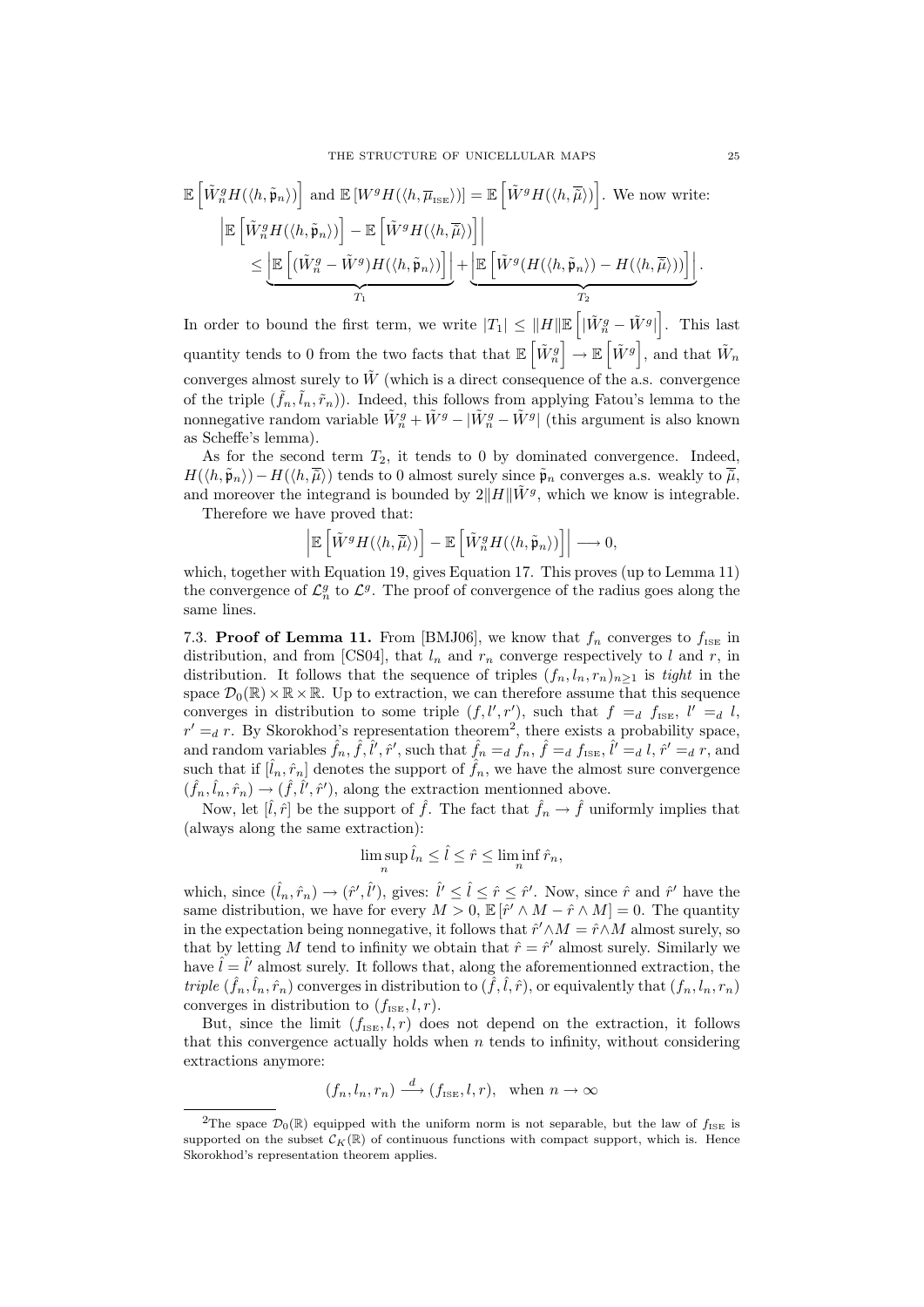#### 26 GUILLAUME CHAPUY

The lemma follows by a last application of Skorokhod's representation theorem.

# A concluding remark

It is known that a (sort of) generating series of the  $t_g$ 's satisfies a remarquable differential equation of Painlevé-I type, which enables in particular to compute very easily  $t_q$  at any order. Precisely, if we set:

$$
u(y)=-\sum_{g\geq 0}4^{g-1}\Gamma(\frac{5g-1}{2})t_{g}y^{\frac{1-5g}{2}}
$$

then (see [LZ04], page 201) u satisfies the Painlevé-I equation:

(20) 
$$
y = u(y)^2 + u''(y).
$$

Now, observe that from Theorem 3, we can express  $u$  as a functional transform of the random variable  $W(\mu_{\text{ISE}})$ :

$$
u(y) = -\frac{y^{1/2}}{2\sqrt{\pi}} \mathbb{E}\left[\sum_{g\geq 0} \frac{\Gamma(\frac{5g-1}{2})}{g!} \left(\frac{1}{\sqrt{2}y^{5/2}} W(\mu_{\text{ISE}})\right)^g\right].
$$

We hope that this opens the way to a new derivation of Equation 20, via the theory of superprocesses. This would be an important achievement of the enumerative theory of maps via labelled trees.

### Acknowledgements.

We thank an anonymous referee who greatly helped improving the probabilistic part of the paper. In particular, our first proof of Lemma 11 was less conceptual than the one (s)he suggested, which is reproduced here. (S)he also helped fixing some problems in the proofs of Theorems 3 and 4.

Thanks also to Jean-François Marckert and to my advisor Gilles Schaeffer, for stimulating discussions.

#### **REFERENCES**

- [Ald93] David Aldous. Tree-based models for random distribution of mass. J. Statist. Phys., 73(3-4):625–641, 1993.
- [BC86] Edward A. Bender and E. Rodney Canfield. The asymptotic number of rooted maps on a surface. J. Combin. Theory Ser. A, 43(2):244–257, 1986.
- [BDFG02] J. Bouttier, P. Di Francesco, and E. Guitter. Census of planar maps: from the onematrix model solution to a combinatorial proof. *Nuclear Phys. B*, 645(3):477–499, 2002.
- [BDFG03] J. Bouttier, P. Di Francesco, and E. Guitter. Geodesic distance in planar graphs. Nuclear Phys. B, 663(3):535–567, 2003.
- [BDFG04] J. Bouttier, P. Di Francesco, and E. Guitter. Planar maps as labeled mobiles. Electron. J. Combin., 11(1):Research Paper 69, 27 pp. (electronic), 2004.
- [BG08] Jérémie Bouttier and Emmanuel Guitter. The three-point function of planar quadrangulations. arXiv:0805.2355 [math-ph], 2008.
- [BGR08] E. Bender, Z.C. Gao, and L.B. Richmond. The map asymptotics constant  $t_q$ . Electron. J. Combin., 15, 2008.
- [Bil68] Patrick Billingsley. Convergence of probability measures. John Wiley & Sons Inc., New York, 1968.
- [BMJ06] Mireille Bousquet-Mélou and Svante Janson. The density of the ISE and local limit laws for embedded trees. Ann. Appl. Probab., 16(3):1597–1632, 2006.
- [BMS00] Mireille Bousquet-Mélou and Gilles Schaeffer. Enumeration of planar constellations. Adv. in Appl. Math., 24(4):337–368, 2000.
- [BV02] Roland Bacher and Alina Vdovina. Counting 1-vertex triangulations of oriented surfaces. Discrete Math., 246(1-3):13–27, 2002. Formal power series and algebraic combinatorics (Barcelona, 1999).
- [Cha08] Guillaume Chapuy. Asymptotic enumeration of constellations and related families of maps on orientable surfaces. arXiv:0805.0352, 2008.